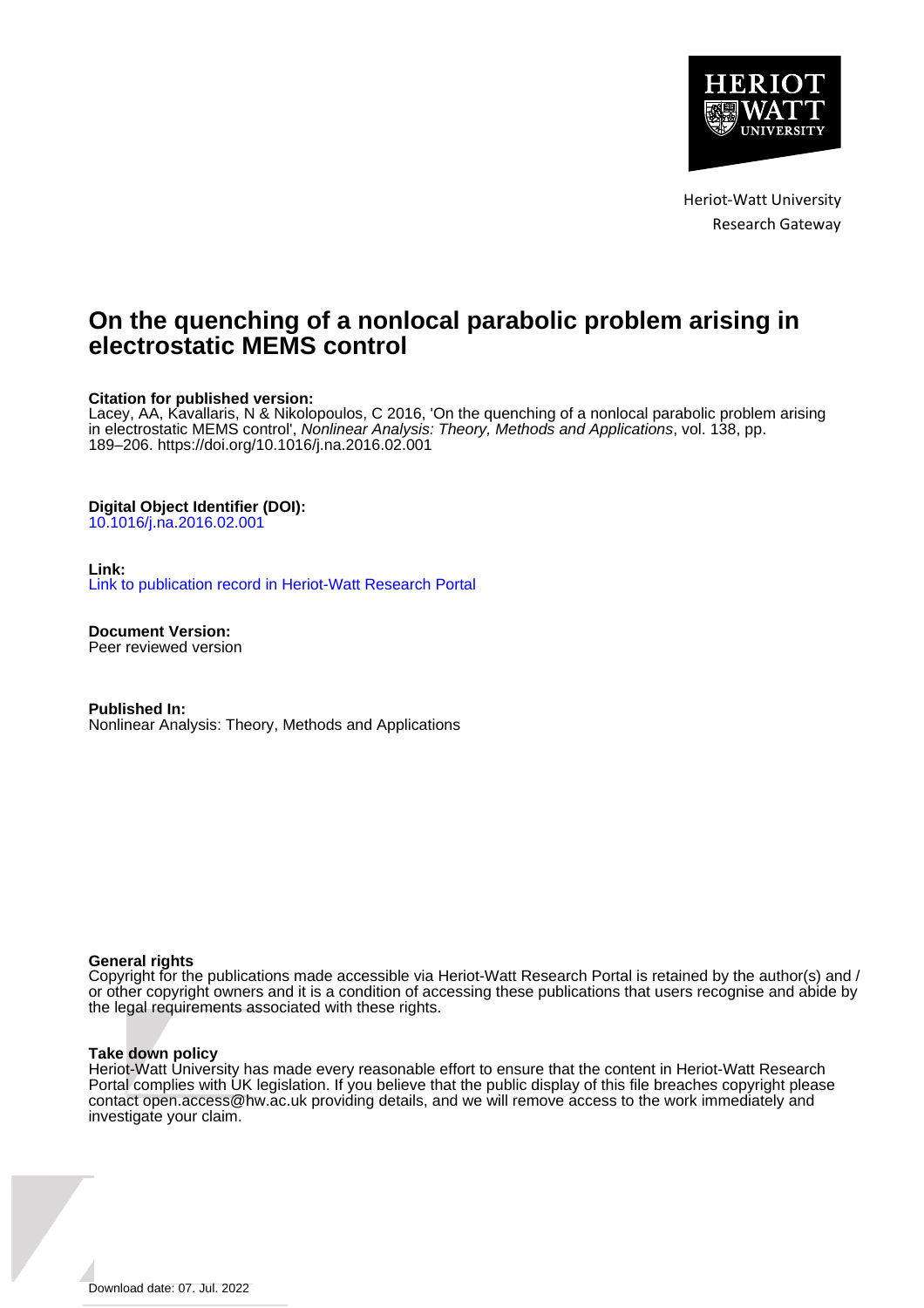# ON THE QUENCHING OF A NONLOCAL PARABOLIC PROBLEM ARISING IN ELECTROSTATIC MEMS CONTROL

NIKOS I. KAVALLARIS, ANDREW A. LACEY, AND CHRISTOS V. NIKOLOPOULOS

Abstract. We consider a nonlocal parabolic model for a micro-electro-mechanical system. Specifically, for a radially symmetric problem with monotonic initial data, it is shown that the solution quenches, so that touchdown occurs in the device, in a situation where there is no steady state. It is also shown that quenching occurs at a single point and a bound on the approach to touchdown is obtained. Numerical simulations illustrating the results are given.

#### 1. INTRODUCTION

The main purpose of the current work is to investigate a singular mathematical behaviour, called *quenching*, of the solutions of the following non-local parabolic problem:

$$
u_t - \Delta u = \frac{\lambda}{\left(1 - u\right)^2 \left(1 + \alpha \int_{\Omega} \frac{1}{1 - u} \, \mathrm{d}x\right)^2} \quad \text{in} \quad Q_T := \Omega \times (0, T), \tag{1.1}
$$

$$
u = 0 \quad \text{on} \quad \partial\Omega \times (0, T), \tag{1.2}
$$

$$
u(x,0) = u_0(x), \quad x \in \Omega,
$$
\n
$$
(1.3)
$$

where  $\lambda, \alpha$  are positive constants,  $T > 0$ ,  $\Omega \subset \mathbb{R}^N$  is a bounded domain with smooth boundary  $\partial\Omega$ , and  $u_0$  is a continuous function in  $\overline{\Omega}$  such that  $0 \le u_0 < 1$ .

The motivation for studying problem  $(1.1)-(1.3)$  is that it arises as a mathematical model which describes operation of some electrostatic actuated micro-electro-mechanical systems (MEMS). The term "MEMS" more precisely refers to precision devices which combine mechanical processes with electrical circuits. In particular, electrostatic actuation is a popular application of MEMS. MEMS devices range in size from millimetres down to microns, and involve precision mechanical components that can be constructed using semiconductor manufacturing technologies. Various electrostatic actuated MEMS have been developed and used in a wide variety of devices applied as sensors and have fluid-mechanical, optical, radio frequency (RF), data-storage, and biotechnology applications. Examples of microdevices of this kind include microphones, temperature sensors, RF switches, resonators, accelerometers, micromirrors, micropumps, microvalves, data-storage devices etc., [3, 20, 23].

The principal part of such a electrostatic actuated MEMS device usually consists of an elastic plate suspended above a rigid ground plate. Typically the elastic plate (or membrane) is held fixed at two ends while the other two edges remain free to move. An alternative configuration could entail the plate or membrane being held fixed around its entire edge. When a potential difference  $V_d$  is applied between the membrane and the plate, the membrane deflects towards the ground plate. Under the realistic assumption that the width of the gap, between the membrane and the bottom plate, is small compared

Date: January 28, 2016.

<sup>1991</sup> Mathematics Subject Classification. Primary 35K55, 35J60; Secondary 74H35, 74G55, 74K15. Key words and phrases. Electrostatic MEMS, touchdown, quenching.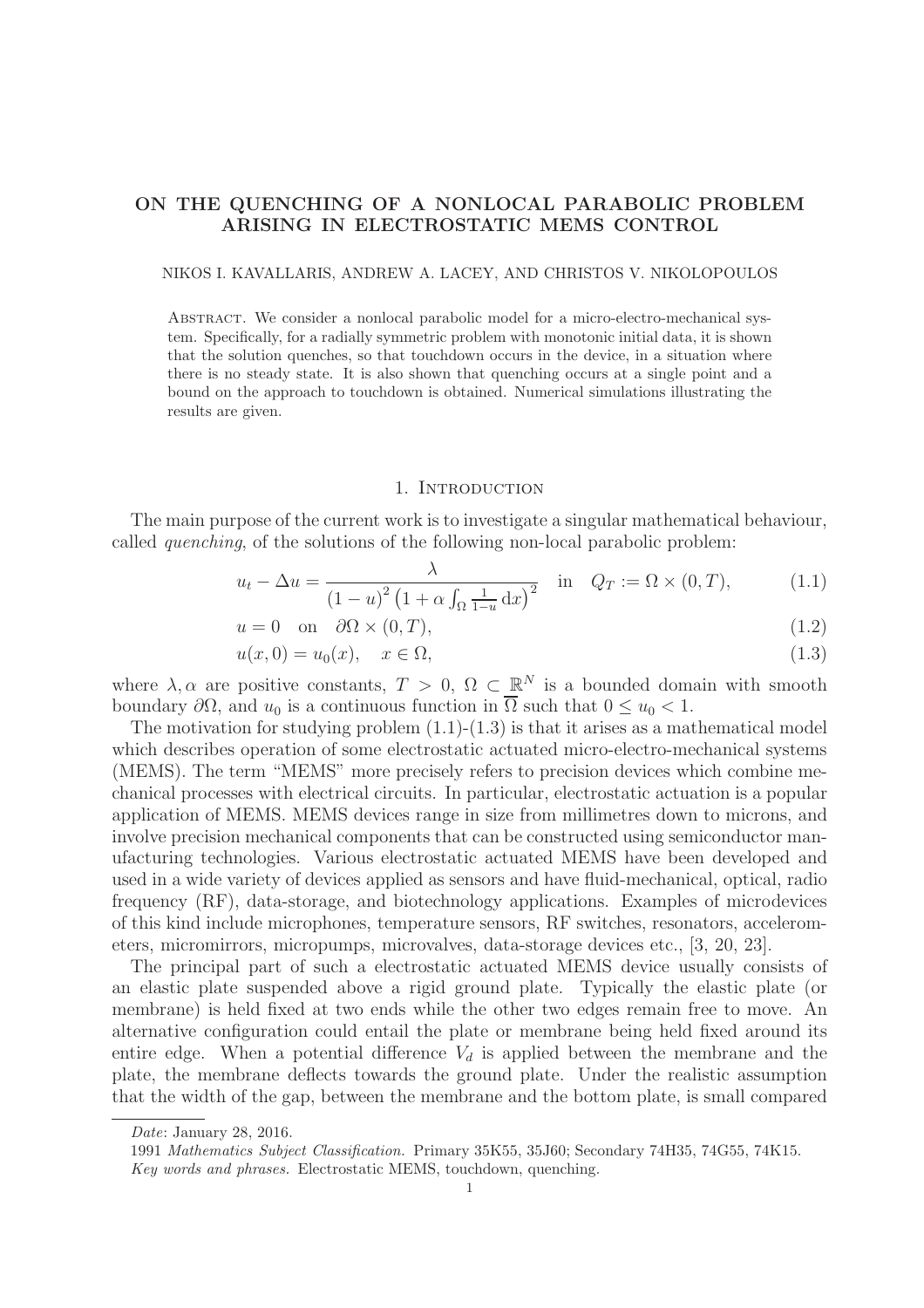to the device length, and when the configuration of the two parallel plates is connected in series with a fixed voltage source and a fixed capacitor, then the deformation of the elastic membrane u is described by the dimensionless equation  $(1.1)$ , see [19, 20]. In  $(1.1)$ 

$$
\lambda = \frac{V_d^2 L^2 \varepsilon_0}{2\mathcal{T}l^2},
$$

 $\mathcal T$  is the tension in the membrane, L the characteristic length (diameter) of the domain  $\Omega$ , l the characteristic width of the gap between the membrane and the fixed ground plate (electrode), and  $\varepsilon_0$  the permittivity of free space. The integral in (1.1) arises from the fact that the device is embedded in an electrical circuit with a capacitor of fixed capacitance. The parameter  $\alpha$  denotes the ratio of this fixed capacitance to a reference capacitance of the device. Without loss of generality, we may assume that  $\alpha = 1$ . (The limiting case  $\alpha = 0$  corresponds to the configuration where there is no capacitor in the circuit.) If the edges of the membrane are kept fixed then Dirichlet boundary conditions of the form (1.2) are imposed. It is usually supposed that the elastic membrane is initially at rest, so that  $u(x, 0) \equiv 0$ . However, in this work, we consider more general non-negative initial conditions  $u(x, 0) = u_0(x) > 0$ . For a more detailed derivation of (1.1) see [19, 20].

From many experiments it is clear that the applied voltage  $V_d$  controls the operation of the MEMS device. It is observed that when  $V_d$  exceeds a critical threshold  $V_{cr}$ , called the *pull-in voltage*, then the phenomenon of *touch-down* (or *pull-in instability* as it is also known in MEMS literature) occurs when the elastic membrane touches the rigid ground plate. For the mathematical problem (1.1)-(1.3), this means that there is some critical value  $\lambda_{cr}$  of the parameter  $\lambda$  above which singular behaviour should be anticipated. Focusing on the nonlinear term of problem (1.1), one can notice that such singular behaviour is possible only when  $u$  takes the value 1, a phenomenon known in the mathematical literature as *quenching*, see also Section 3. From the point of view of applications it is important to determine whether quenching occurs and, if it does, to clarify when, how and where it might happen.

When  $\alpha = 0$  we obtain the following local (standard) parabolic problem,

$$
u_t - \Delta u = \frac{\lambda}{(1 - u)^2} \text{ in } Q_T,
$$
  
\n
$$
u = 0 \text{ on } \partial\Omega \times (0, T),
$$
  
\n
$$
u(x, 0) = u_0(x) \text{ for } x \in \Omega,
$$

whose quenching behaviour has been extensively studied in the papers [6, 7, 11, 10, 17].

The quenching behaviour of the solutions of  $(1.1)-(1.3)$  has been also studied in [8, 9, 13] but questions regarding :

(*i*) occurrence of quenching for  $\lambda > \lambda^*$  where  $\lambda^*$  is defined by (2.2);

 $(ii)$  determination of the quenching rate;

 $(iii)$  establishment of the form of the quenching set;

were left open. These questions are addressed in the current work for radially symmetric problems with the extra assumption that the initial data decreases with distance from the centre of the domain.

It is worth mentioning that the problem  $(1.1)-(1.3)$  shares some common features with a non-local problem which exhibits blow-up and models control of mass, and which was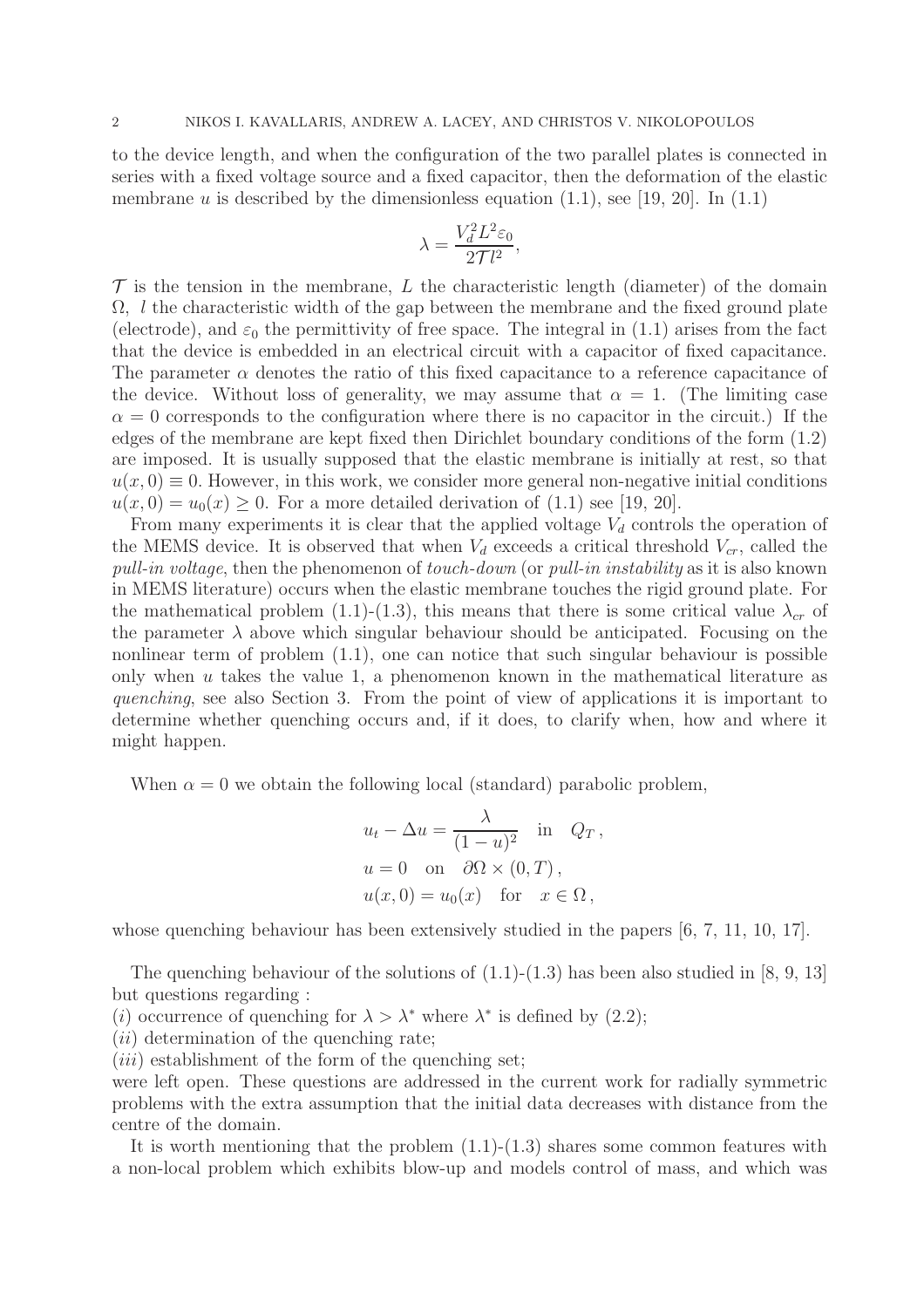investigated in [12, 21]. However, the methods we use in this paper to examine finite-time quenching are rather different from the those of [12, 21].

The structure of the paper is as follows. In Section 2 a brief study of corresponding steady-state problem is presented; this will be used for proving the occurrence of finite-time quenching in Section 3. Section 4 is devoted to determination of the form of the quenching set and a bound on the quenching rate. Finally Section 5 presents some numerical results confirming some of the analytical results obtained in the preceding sections.

# 2. Steady-State Problem

In this section a brief study of the steady-state problem corresponding to  $(1.1)-(1.3)$  is provided. This problem has the form

$$
\Delta w + \frac{\lambda}{(1 - w)^2 \left(1 + \int_{\Omega} \frac{dx}{1 - w}\right)^2} = 0, \quad x \in \Omega, \quad w = 0, \quad x \in \partial\Omega,\tag{2.1}
$$

where we always have  $0 \leq w < 1$  in  $\overline{\Omega}$  for a (classical) solution of (2.1). Let

 $\lambda^* := \sup\{\lambda > 0: \text{ problem (2.1) admits a classical solution}\},$  (2.2)

then  $\lambda^* < \infty$  for any dimension  $N \geq 1$ , see [8, 9]. For more on the structure of the solution set of (2.1) see [9].

For the purposes of the current work we will need the notion of a weak solution of problem (2.1). In particular we define the following form of weak solution for (2.1).

Definition 2.1. *A function*  $w \in H_0^1(\Omega)$  *is called a* weak finite-energy solution *of* (2.1) *if there exists a sequence*  $\{w_j\}_{j=1}^{\infty} \in C^2(\Omega) \cap C_0(\Omega)$  *satisfying as*  $j \to \infty$ 

$$
w_j \rightharpoonup w \quad weakly \ in \quad H_0^1(\Omega), \tag{2.3}
$$

$$
w_j \to w \quad a.e., \tag{2.4}
$$

$$
\frac{1}{(1-w_j)^2} \to \frac{1}{(1-w)^2} \quad in \quad L^1(\Omega), \tag{2.5}
$$

$$
\frac{1}{(1-w_j)} \to \frac{1}{(1-w)} \quad in \quad L^1(\Omega) \tag{2.6}
$$

*and*

$$
\Delta w_j + \frac{\lambda}{(1 - w_j)^2 \left(1 + \int_{\Omega} \frac{dx}{1 - w_j}\right)^2} \to 0 \quad in \quad L^2(\Omega). \tag{2.7}
$$

It follows that any weak finite-energy solution of (2.1) also satisfies

$$
-\int_{\Omega} \nabla \phi \cdot \nabla w \,dx + \lambda \frac{\int_{\Omega} \frac{\phi}{(1-w)^2} dx}{\left(1 + \int_{\Omega} \frac{dx}{1-w}\right)^2} = 0 \quad \text{for all} \quad \phi \in H_0^1(\Omega),
$$

i.e. it is a weak  $H_0^1(\Omega)$ -solution of  $(2.1)$  as well, see also [24].

Set

 $\widehat{\lambda} := \sup \{ \lambda > 0 : \text{ problem (2.1) admits a weak finite-energy solution} \}.$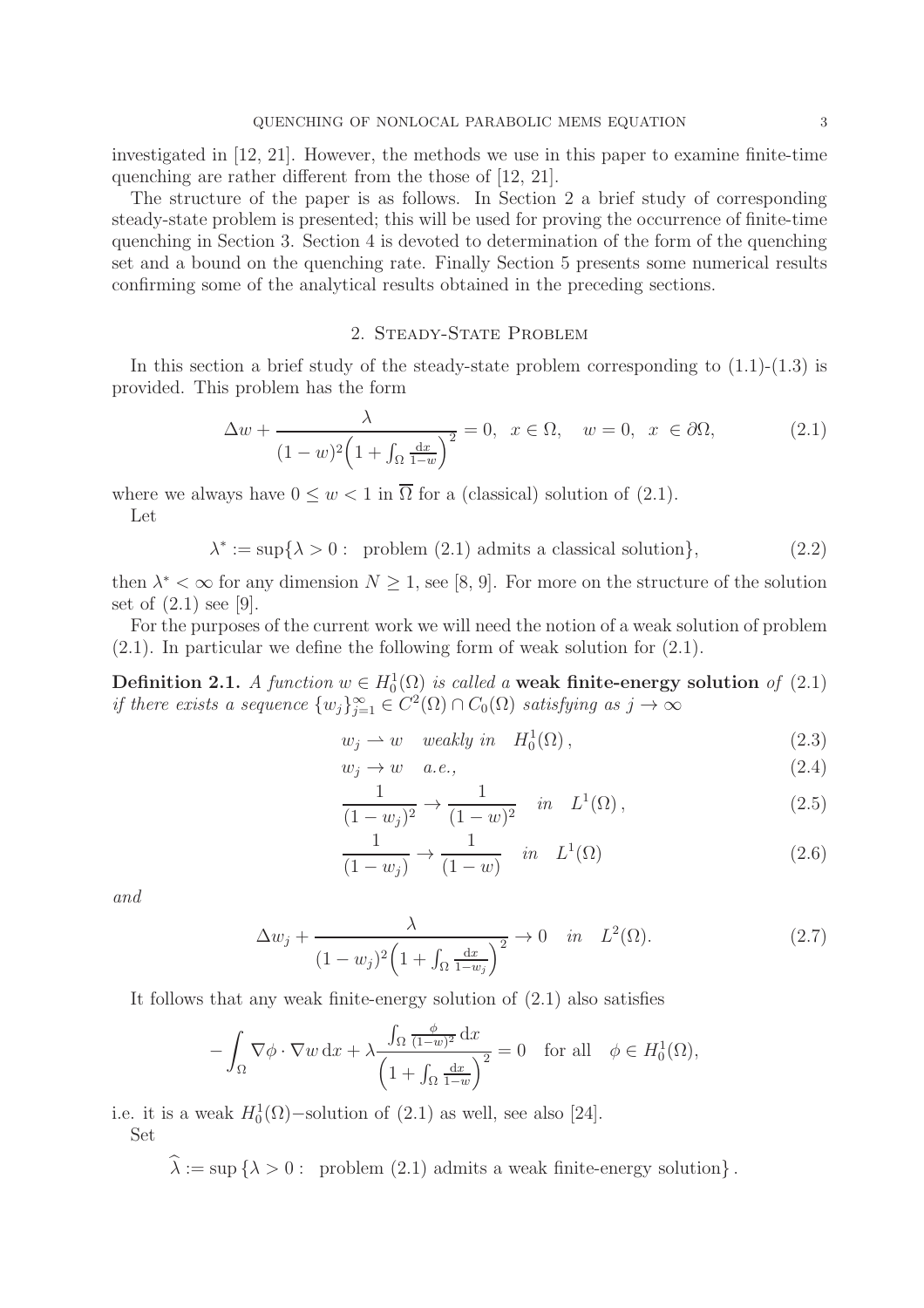We now restrict our discussion to radially symmetric problems, so that we may take  $\Omega = B_1 = B_1(0) = \{x \in \mathbb{R}^N : ||x||_2 < 1\}$  with solutions which are decreasing in  $r = ||x||_2$ . The relation between  $\lambda^*$  and  $\widehat{\lambda}$  is then provided by the following:

Proposition 2.2. *For radially symmetric problems, with radially decreasing solutions, the* suprema of the spectra of the classical and weak problems are *identical*:  $\lambda^* = \hat{\lambda}$ .

*Proof.* Since any classical solution of (2.1) is also a weak finite-energy solution,  $\lambda^* \leq \hat{\lambda}$ .

On the other hand, we can take  $\lambda_1$  arbitrarily close to  $\widehat{\lambda}$  so that there is a weak finiteenergy solution  $w_1$  for  $\lambda = \lambda_1$ . Since  $w_1$  is decreasing with  $0 \leq w \leq 1$ , either  $w < 1$  for  $0 < r \leq 1$  or there is some  $s > 0$  such that  $w = 1$  for  $0 \leq r < s$ . In the latter case  $\int_{\Omega} (1 - \overline{w})^{-1} dx$  becomes infinite so that w is then a weak finite-energy solution of  $\Delta w = 0$ satisfying  $0 \leq w \leq 1$ , as well as the boundary condition  $w = 0$ , giving  $w \equiv 0$ . We must then have  $w_1(r) < 1$  for  $r > 0$  and it follows that  $w_1$  is regular for  $r > 0$ .

For  $N = 1$ , simple integration now gives that the solution is classical. For  $N \geq 2$ , following now [9] (see also [14]), the (classical) problem can be solved in  $r > 0$  to find that there is precisely one limiting value of  $\lambda$ , say  $\lambda_*$ , for which  $w(0) = 1$  and w is then a weak finite-energy solution but not classical. Depending upon the value of  $N, \lambda_* < \lambda^*$  or  $\lambda_* = \lambda^*$ . In either case,  $\lambda$  $* = \widehat{\lambda}.$ 

### 3. Finite-Time Quenching

Local-in-time existence of a solution to problem  $(1.1)-(1.3)$  is established in Corollary 2.4 of [9] by constructing a proper lower-upper pair or solutions. Moreover the solution  $u$ exists as long as  $u < 1$  and it ceases to exist once u reaches 1. In particular we have:

**Definition 3.1.** *The solution*  $u(x,t)$  *of problem* (1.1)-(1.3) *quenches at some point*  $x^* \in \Omega$ *in finite time*  $0 < T_q < \infty$  *if there exist sequences*  $\{x_n\}_{n=1}^{\infty} \in \Omega$  *and*  $\{t_n\}_{n=1}^{\infty} \in (0,\infty)$  *with*  $x_n \to x^*$  and  $t_n \to T_q$  as  $n \to \infty$  such that  $u(x_n, t_n) \to 1$  as  $n \to \infty$ . In the case where  $T_q = \infty$  we say that  $u(x, t)$  quenches in infinite time at  $x^*$ .

*The set*

$$
\mathcal{Q} = \left\{ x^* \in \overline{\Omega} \middle| \text{ there exists a sequence } (x_k, t_k)_{k \in \mathbb{N}} \subset \Omega \times (0, T_q) \text{ such that}
$$

$$
x_k \to x^*, t_k \to T_q \text{ and } u(x_k, t_k) \to 1 \text{ as } k \to \infty \right\}
$$

*is called the quenching set.*

Some finite-time quenching results for large values of the parameter  $\lambda$  have been proved in [8, 13], while the authors in [9] proved a quenching result for initial data  $u_0$  quite close to 1.

In the current section we are working towards the improvement of the preceding quenching results under some circumstances. Before we proceed with the proof of our quenching results we will present some auxiliary lemmata.

First of all we point out that problem  $(1.1)-(1.3)$  admits an energy functional of the form

$$
E[u](t) \equiv E(t) = \frac{1}{2} \int_{\Omega} |\nabla u|^2 \, dx + \frac{\lambda}{\left(1 + \int_{\Omega} (1 - u)^{-1} \, dx\right)} > 0,\tag{3.1}
$$

which decreases with respect to time for a solution of problem  $(1.1)-(1.3)$ . More precisely,

$$
\frac{\mathrm{d}E}{\mathrm{d}t} = -\int_{\Omega} u_t^2(x, t) \, \mathrm{d}x < 0 \quad \text{for} \quad t > 0 \,, \tag{3.2}
$$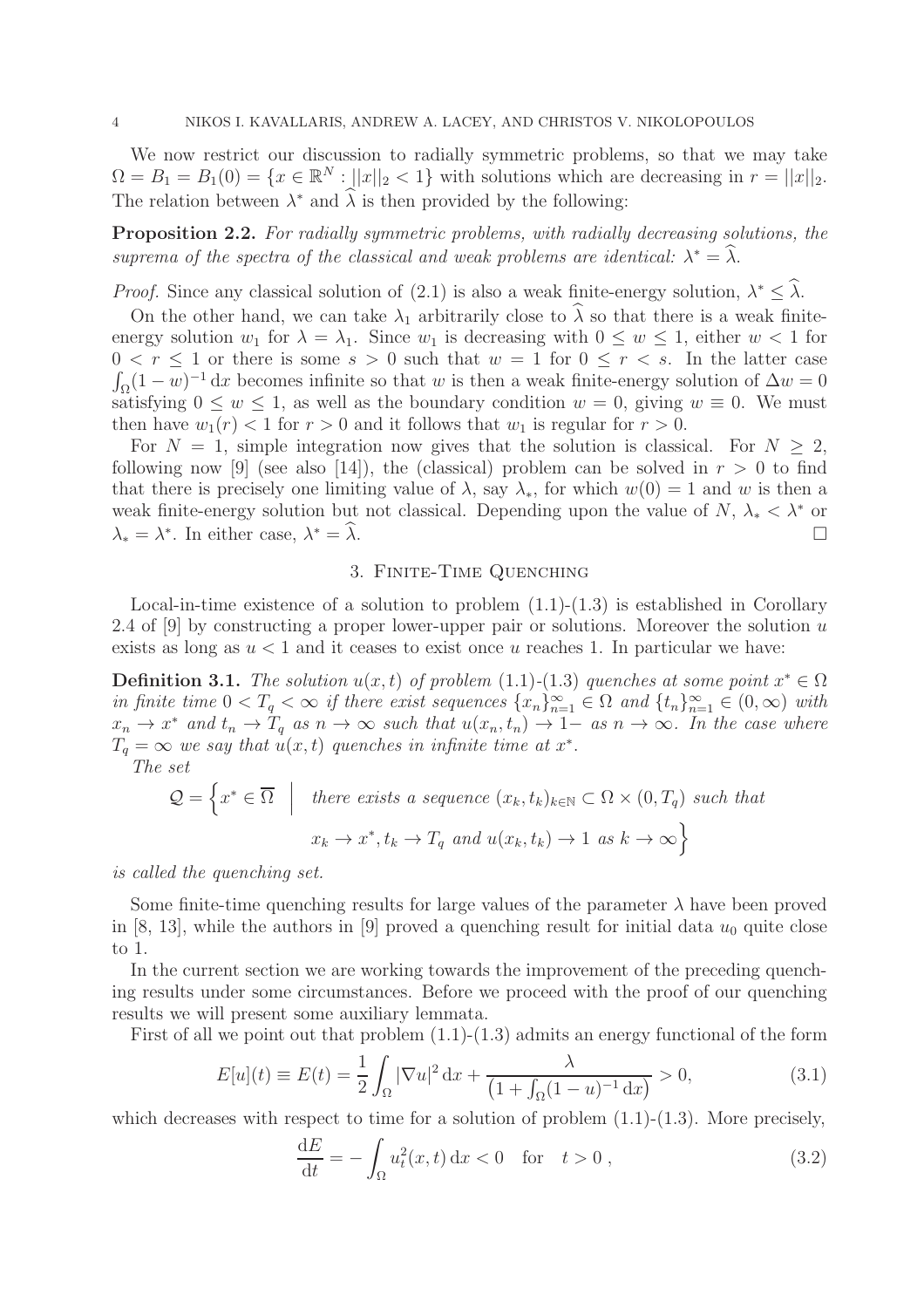or, equivalently,

$$
E(t) = \frac{1}{2} \int_{\Omega} |\nabla u|^2 \, \mathrm{d}x + \frac{\lambda}{\left(1 + \int_{\Omega} (1 - u)^{-1} \, \mathrm{d}x\right)} \le E(0) = E_0 < \infty. \tag{3.3}
$$

A key estimate for proving our quenching result is given by the following:

Lemma 3.2. *Let* u *be a global-in-time solution of problem* (1.1)*-*(1.3)*. Then there is a sequence*  $\{t_j\}_{j=1}^{\infty} \uparrow \infty$  *as*  $j \to \infty$  *such that* 

$$
\lambda \int_{\Omega} u_j (1 - u_j)^{-2} dx \le C_1 H^2(u_j), \tag{3.4}
$$

*for some positive constant*  $C_1$ *, where*  $u_j = u(\cdot, t_j)$  *and* 

$$
H(u_j) := 1 + \int_{\Omega} (1 - u_j)^{-1} dx > 0.
$$
 (3.5)

*Proof.* Suppose that the problem (1.1)-(1.3) has a global-in-time solution  $u(x, t) = u(x, t; \lambda)$ . Then, multiplying equation (1.1) by u and integrating over  $\Omega$ , we derive

$$
\int_{\Omega} u u_t \, dx = \int_{\Omega} u \left[ \Delta u + \frac{\lambda (1 - u)^{-2}}{\left(1 + \int_{\Omega} (1 - u)^{-1} \, dx\right)^{2}} \right] dx
$$
\n
$$
= - \int_{\Omega} |\nabla u|^{2} \, dx + \frac{\lambda \int_{\Omega} u (1 - u)^{-2} \, dx}{\left(1 + \int_{\Omega} (1 - u)^{-1} \, dx\right)^{2}}
$$
\n
$$
= -2E(t) + \frac{2\lambda}{1 + \int_{\Omega} (1 - u)^{-1} \, dx} + \frac{\lambda \int_{\Omega} u (1 - u)^{-2} \, dx}{\left(1 + \int_{\Omega} (1 - u)^{-1} \, dx\right)^{2}}, \quad (3.6)
$$

using also integration by parts and relation (3.1).

By virtue of Hölder's inequality and  $(3.3)$ ,  $(3.6)$  implies

$$
\lambda \int_{\Omega} u(1-u)^{-2} dx = 2E(t)H^{2}(u) - 2\lambda H(u) + H^{2}(u) \int_{\Omega} u u_{t} dx
$$
  
\n
$$
\leq 2E_{0}H^{2}(u) + ||u(\cdot, t)||_{2} ||u_{t}(\cdot, t)||_{2} H^{2}(u)
$$
  
\n
$$
\leq 2E_{0}H^{2}(u) + |\Omega|^{1/2} ||u_{t}(\cdot, t)||_{2} H^{2}(u).
$$
\n(3.7)

On the other hand, the energy dissipation formula (3.2) reads

$$
0 \le \int_{\tau}^{t} \int_{\Omega} u_t^2(x, s) \, dx \, ds = E(\tau) - E(t)
$$

and thus from (3.3) we deduce that

$$
\int_{\tau}^{\infty} \int_{\Omega} u_t^2(x, s) \, dx \, ds \le C < \infty,
$$
\n(3.8)

where the constant C is independent of  $\tau$ .

Now (3.8) yields the existence of a sequence  $\{t_j\}_{j=1}^{\infty} \uparrow \infty$  such that

$$
||u_t(\cdot, t_j)||_2^2 = \int_{\Omega} u_t^2(x, t_j) \, \mathrm{d}x \to 0 \quad \text{as} \quad t_j \to \infty,
$$
\n(3.9)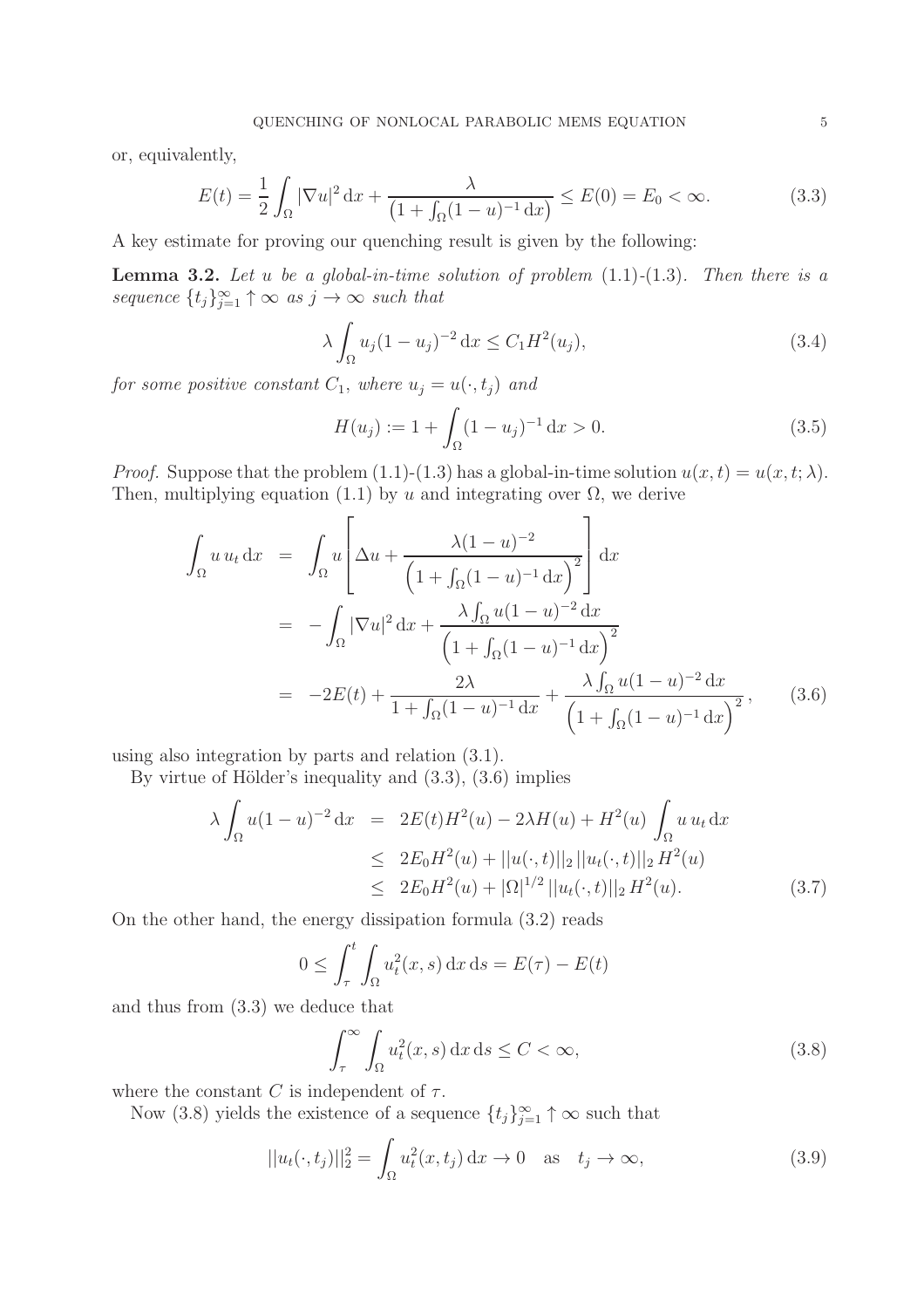and thus by virtue of (3.7)

$$
\lambda \int_{\Omega} u_j (1 - u_j)^{-2} dx \le C_1 H^2(u_j), \tag{3.10}
$$

for some  $C_1 > 0$ .

The next step is to provide another key estimate for  $H(u)$  which will allow us not only to prove finite-time quenching but also to characterize the form of the quenching set. However, such an estimate according to our method can be only obtained for the radial symmetric case, i.e. when  $\Omega = B_1$ . Then problem (1.1)-(1.3) in N dimensions is written as

$$
u_t - \Delta_r u = F(r, t), \quad (r, t) \in (0, 1) \times (0, T), \tag{3.11}
$$

$$
u_r(0,t) = u(1,t) = 0, \quad t \in (0,T),
$$
\n(3.12)

$$
0 \le u(r, 0) = u_0(r) < 1, \quad 0 < r < 1,\tag{3.13}
$$

where  $\Delta_r u := u_{rr} + (N-1)r^{-1}u_r$  for  $N \ge 1$  and

$$
F(r,t) = \lambda k(t)(1 - u(r,t))^{-2},
$$
\n(3.14)

for

$$
k(t) = \left(1 + N\omega_N \int_0^1 r^{N-1} (1 - u(r, t))^{-1} dr\right)^{-2},
$$

where  $\omega_N = |B_1| = \pi^{N/2}/\Gamma(N/2)$  stands for the volume of the N-dimensional unit sphere  $B_1(0)$  in  $\mathbb{R}^N$  and  $\Gamma$  is the gamma function.

Condition  $u_r(0, t) = 0$ , for  $N \ge 1$  is imposed to guarantee the regularity of the solution u. If we consider radial decreasing initial data  $u_0(r)$ , i.e.,  $u'_0$  $y_0'(r) \leq 0$ , then it is a standard result that the monotonicity property is inherited by u so that  $u_r(r, t) \leq 0$  for  $r > 0$  and  $t > 0$ .

For the sake of simplicity we obtain the desired estimate for  $H(1-v)$  where v is defined as  $v := 1 - u$ . Then  $v \to 0+$  if  $u \to 1-$ . Moreover v satisfies

$$
v_t - v_{rr} - (N-1)r^{-1}v_r = -fv^{-2}, \quad (r, t) \in (0, 1) \times (0, T), \tag{3.15}
$$

$$
v_r(0,t) = 0, \ v(1,t) = 1, \quad t \in (0,T), \tag{3.16}
$$

$$
0 < v(r, 0) = v_0(r) \le 1, \quad 0 < r < 1,\tag{3.17}
$$

where

$$
f = f(t) = \frac{\lambda}{(1 + N\omega_N \int_0^1 r^{N-1} v^{-1} dr)^2}.
$$
\n(3.18)

Then we have the following:

**Lemma 3.3.** *Consider symmetric and radial increasing initial data*  $v_0(r)$ *. Then for any*  $k > 2/3$  *there exists a positive constant*  $C(k)$  *such that* 

$$
1 - u(r, t) \ge C(k)r^{k} \quad \text{for} \quad (r, t) \in (0, 1) \times (0, T_{max})
$$
\n(3.19)

*where*  $T_{max}$  *is the maximum existence time of solution u.* 

*Furthermore, there exists*  $C_2$  *uniform in*  $\lambda$  *and independent of time t such that* 

$$
H(u) = H(1 - v) \le C_2 \quad \text{for any} \quad 0 < t < T_{\text{max}}.\tag{3.20}
$$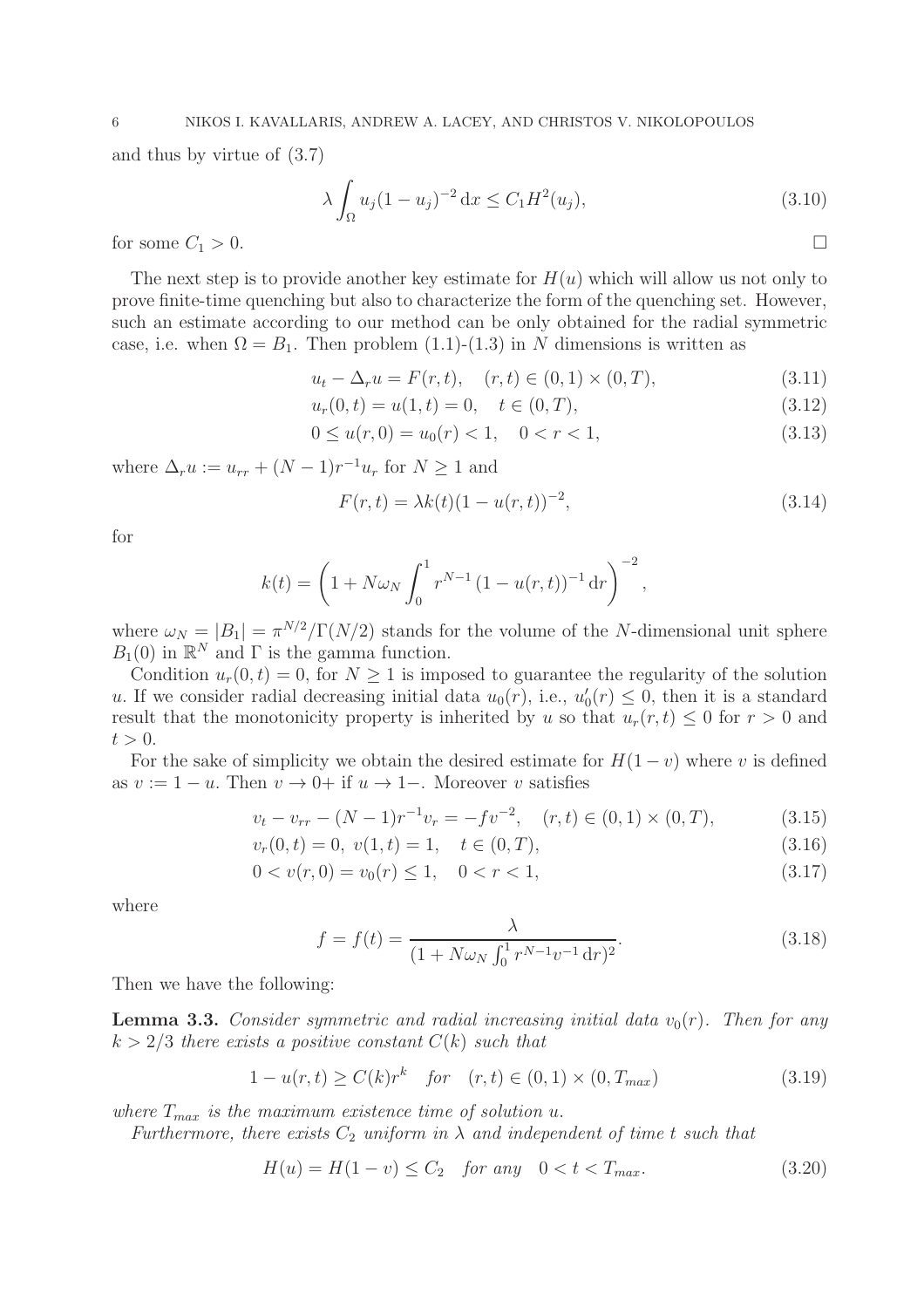*Proof.* Fixing some  $a, 1 < a < 2$ , there are some  $t_1 > 0$  and  $\epsilon_1 > 0$  such that

$$
v_r > \epsilon_1 r v^{-a} \text{ at } t = t_1 \text{ for } 0 < r < 1. \tag{3.21}
$$

We define

$$
z = r^{N-1}v_r \tag{3.22}
$$

and it is then easy to check, [5], by differentiating (3.15), that

$$
z_t - z_{rr} + (N-1)r^{-1}z_r = 2r^{N-1}fv^{-3}v_r.
$$
\n(3.23)

We define

$$
J = z - \epsilon r^N v^{-a} \tag{3.24}
$$

where

$$
0<\epsilon<\epsilon_1.
$$

Then

$$
J_t = z_t + a\epsilon r^N v^{-a-1} v_t, \qquad (3.25)
$$

$$
J_r = z_r + a\epsilon r^N v^{-a-1} v_r - N\epsilon r^{N-1} v^{-a},\tag{3.26}
$$

and

$$
J_{rr} = z_{rr} + a\epsilon r^N v^{-a-1} v_{rr} + 2N a\epsilon r^{N-1} v^{-a-1} v_r - a(a+1)\epsilon r^N v^{-a-2} v_r^2 - N(N-1)\epsilon r^{N-2} v^{-a}.
$$
\n(3.27)

We define a function  $G(\epsilon)$  by

$$
G(\epsilon) = \frac{\epsilon^{\frac{2}{a+1}}}{(\epsilon^{\frac{1}{a+1}} + \frac{N\omega_N}{N a + N - 2}(a+1)^{\frac{a}{a+1}} 2^{\frac{1}{a+1}})^2}.
$$
\n(3.28)

Our choice of  $\epsilon$  is then, more precisely, given by

$$
0 < \epsilon < \min\{\epsilon_1, \epsilon_2\},\tag{3.29}
$$

where  $\epsilon_2 > 0$  is chosen to satisfy

$$
\epsilon_2 < \sup \left\{ \epsilon : \epsilon \le \min \left\{ \frac{1}{N}, \left( \frac{2-a}{2a} \right) \right\} \lambda G(\epsilon) \right\};\tag{3.30}
$$

a small  $\epsilon_2$  satisfying (3.30) can be found since  $G(\epsilon)$  is of order  $\epsilon^{\frac{2}{a+1}} \gg \epsilon$  for  $\epsilon$  small (recall that  $a > 1$ ). Then

$$
J > 0 \text{ for } 0 < r \le 1 \text{ at } t = t_1. \tag{3.31}
$$

As long as  $J > 0$ ,

$$
z > \epsilon r^N v^{-a} \quad \Rightarrow \quad v_r > \epsilon r v^{-a} \quad \Rightarrow \quad v > \left(\frac{(a+1)\epsilon}{2}\right)^{\frac{1}{a+1}} r^{\frac{2}{a+1}} \tag{3.32}
$$

which will lead to  $(3.19)$ .

Then

$$
\int_0^1 r^{N-1} v^{-1} \, dr < \left(\frac{2}{(a+1)\epsilon}\right)^{\frac{1}{a+1}} \int_0^1 r^{\frac{Na+N-2}{a+1}-1} \, dr = \left(\frac{2}{(a+1)\epsilon}\right)^{\frac{1}{a+1}} \left(\frac{a+1}{Na+N-2}\right)
$$
\n
$$
f(t) = \frac{\lambda}{(1+N\omega_N \int_0^1 r^{N-1} v^{-1} \, dr)^2} > \lambda G(\epsilon) \,. \tag{3.33}
$$

so

In particular, 
$$
f(t) > \lambda G(\epsilon)
$$
 in a neighbourhood of  $t = t_1$ .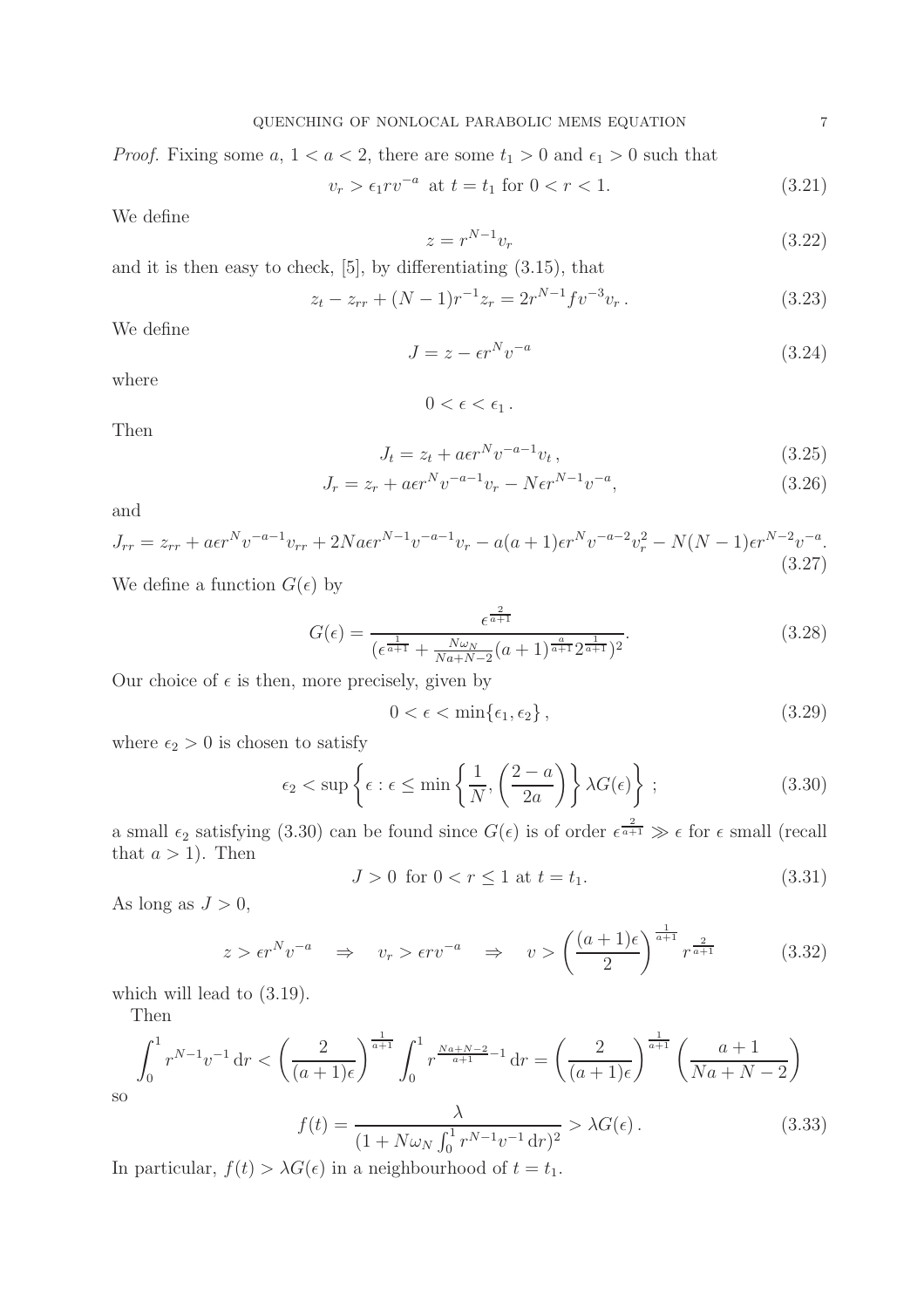We suppose for a contradiction that

there is some  $t_2 \in (t_1, T_{max})$  such that  $f(t_2) = \lambda G(\epsilon)$  with  $f(t) > \lambda G(\epsilon)$  for  $t_1 \le t < t_2$ . (3.34)

Now

$$
J = 0 \text{ on } r = 0. \tag{3.35}
$$

On the boundary  $r = 1$  we have

 $J = v_r - \epsilon$  and then

$$
J_r = v_{rr} + (N-1)v_r + a\epsilon v_r - N\epsilon = (f - (N-1)v_r) + (N-1)v_r + a\epsilon v_r - N\epsilon = f + a\epsilon v_r - N\epsilon
$$
  
so both  $J_r - a\epsilon J = f + a\epsilon^2 - N\epsilon > f - N\epsilon$  on  $r = 1$  (3.36)

and, since  $v_r \ge 0$  on  $r = 1$ ,  $J_r \ge f - N\epsilon$  on  $r = 1$ . (3.37)

Provided that

$$
\epsilon < f/N \,,\tag{3.38}
$$

either (3.36) or (3.37) gives a positive boundary condition on  $r = 1$ . Now

$$
J_t - J_{rr} + (N-1)r^{-1}J_r = 2r^{N-1}fv^{-3}v_r + (a\epsilon r^N v^{-a-1})(2(N-1)r^{-1}v_r - fv^{-2}) - 2Na\epsilon r^{N-1}v^{-a-1}v_r
$$
  
\n
$$
+ a(a+1)\epsilon r^N v^{-a-2}v_r^2 + N(N-1)\epsilon r^{N-2}v^{-a} - N(N-1)\epsilon r^{N-2}v^{-a}
$$
  
\n
$$
> (2r^{N-1}fv^{-3} + 2(N-1)ae r^{N-1}v^{-a-1} - 2Na\epsilon r^{N-1}v^{-a-1})v_r - a\epsilon fr^N v^{-a-3}
$$
  
\n
$$
= 2(fv^{-3} - a\epsilon v^{-a-1})J + 2(fv^{-3} - a\epsilon v^{-a-1})\epsilon r^N v^{-a} - a\epsilon fr^N v^{-a-3}
$$
  
\n
$$
= 2(fv^{-3} - a\epsilon v^{-a-1})J + 2(fv^{-3} - a\epsilon v^{-a-1})\epsilon r^N v^{-a} - a\epsilon fr^N v^{-a-3}
$$
  
\n
$$
= 2(fv^{-3} - a\epsilon v^{-a-1})J + \epsilon(2-a)fr^N v^{-a-3} - 2a\epsilon^2 r^N v^{-2a-1}.
$$

Thus

$$
J_t - J_{rr} + (N-1)r^{-1}J_r > 2(fv^{-3} - a\epsilon v^{-a-1})J,
$$
\n(3.39)

as long as

$$
\epsilon < \frac{(2-a)}{2a}f\,. \tag{3.40}
$$

Following the standard arguments for the maximum principle, we now show that  $J > 0$ for  $0 < r \leq 1, t_1 \leq t \leq t_2$ .

In  $0 < r \leq 1$ ,  $t_1 \leq t \leq t_2$ , because  $v > 0$ , the coefficient of J in (3.39) is bounded. We can then define a new variable  $\tilde{J} = e^{-D_1 t} J$  which then satisfies boundary condition (3.35), boundary inequality (3.36) and

$$
\tilde{J}_t - \tilde{J}_{rr} + (N-1)r^{-1}\tilde{J}_r > -D_2\tilde{J},
$$
\n(3.41)

where  $D_1$  and  $D_2$  are positive constants. Should  $\tilde{J}$  be non-positive somewhere (with  $r > 0$ ), it must take a non-positive minimum at some  $(r_3, t_3)$  with  $0 < r_3 \leq 1$  and  $t_1 < t_3 \leq t_2$ .

For  $r_3 = 1$ , (3.37) gives  $\tilde{J}_r > 0$  on  $r = 1$ , leading to a contradiction, so the supposed minimum must have  $0 < r_3 < 1$ , where  $\tilde{J}_t \leq 0$ ,  $\tilde{J}_r = 0$  and  $\tilde{J}_{rr} \geq 0$ . With  $\tilde{J} \leq 0$  and  $D_2 > 0$ , (3.41) gives another contradiction. Hence both  $\tilde{J}$  and  $J$  remain positive in  $r > 0$ for  $t_1 \leq t \leq t_2$ .

This now gives that (3.33) holds at  $t = t_2$ , contradicting the assumption (3.34). Thus, as long as the solution exists,  $f(t) > \lambda G(\epsilon)$  for  $t \geq t_1$ .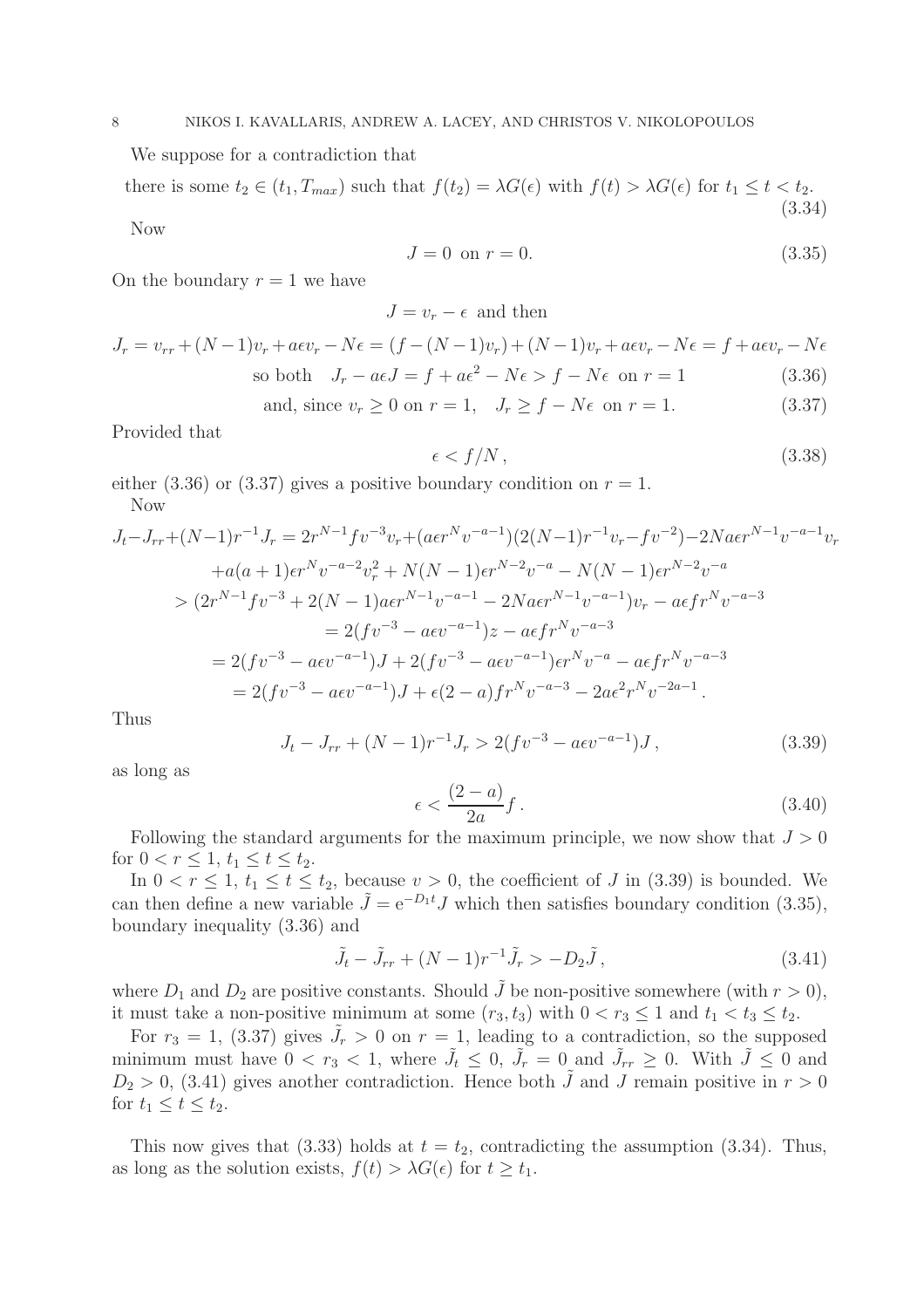It follows that  $J > 0$ , (3.19) holds and

$$
\int_0^1 r^{N-1} v^{-1} \, dr < \frac{1}{Na + N - 2} (a+1)^{\frac{a}{a+1}} \left(\frac{2}{\epsilon}\right)^{\frac{1}{a+1}} \tag{3.42}
$$

for all  $t \geq t_1$ , if (3.15)-(3.17) have a global solution, and up to and including the quenching time, if the solution quenches. Thanks to the definition of  $H(u)$  (3.42) implies the desired  $\Box$ estimate.

Remark 3.4. *An estimate similar to* (3.19) *has been also obtained in* [8] *but only for the one-dimensional case. Furthermore, here we also prove that the exponent* 2/3 *is optimal for the validity of* (3.19)*, see Section 4.*

3.1. Quenching for  $\lambda > \lambda^*$ . We now can combine Lemma 3.2 and Lemma 3.3 to derive the following quenching result:

**Theorem 3.5.** *Consider symmetric and radial decreasing initial data*  $u_0(r)$ *. Then for any*  $\lambda > \lambda^*$  the solution of problem (3.11)-(3.13) quenches in finite time  $T_q < \infty$ .

*Proof.* Let  $\lambda > \lambda^*$  and assume that problem (3.11)-(3.13) has a global-in-time solution. Then (3.4) in conjunction with (3.20) yields

$$
\lambda N \omega_N \int_0^1 r^{N-1} u_j (1 - u_j)^{-2} dr \le C_3, \quad \text{for any} \quad t > 0,
$$
\n(3.43)

where the constant  $C_3$  is independent of j.

From this and (3.20) we have

$$
N\omega_N \int_0^1 \frac{r^{N-1} dr}{(1 - u_j)^2} = N\omega_N \int_0^1 \frac{r^{N-1} dr}{(1 - u_j)} + N\omega_N \int_0^1 \frac{r^{N-1} u_j dr}{(1 - u_j)^2}
$$
  
 
$$
\leq (C_2 - 1) + C_3/\lambda := C_4
$$
 (3.44)

where  $C_4$  is independent of j.

From the energy dissipation formula (3.3) we also have

$$
||\nabla u_j||_{L^2(B_1)}^2 \le C_5 < \infty,
$$
\n(3.45)

with constant  $C_5$  being independent of j as well. Passing to a subsequence, if necessary, relation  $(3.45)$  implies the existence of a function w such that

$$
u_j \rightharpoonup w
$$
 in  $H_0^1(B_1)$ ,  $(3.46)$ 

$$
u_j \to w \quad \text{a.e.} \quad \text{in} \quad B_1. \tag{3.47}
$$

For  $N \geq 2$  by virtue of (3.19) we directly derive that  $1/(1-u_j)^2$  is uniformly integrable and since  $1/(1-u_j)^2 \to 1/(1-w)^2$ , a.e. in  $B_1$ , due to (3.47), we deduce

$$
\frac{1}{(1-u_j)^2} \to \frac{1}{(1-w)^2} \quad \text{as} \quad j \to \infty \quad \text{in} \quad L^1(B_1), \tag{3.48}
$$

applying the dominated convergence theorem. Similarly we also derive

$$
H(u_j) \to H(w) \quad \text{as} \quad j \to \infty \quad \text{in} \quad L^1(B_1). \tag{3.49}
$$

Note that the weak formulation of (3.11) along the sequence  $\{t_j\}$  is given by

$$
\int_{B_1} \frac{\partial u_j}{\partial t} \phi \, \mathrm{d}x = -\int_{B_1} \nabla u_j \cdot \nabla \phi \, \mathrm{d}x + \lambda H^{-1}(u_j) \int_{B_1} \phi (1 - u_j)^{-2} \, \mathrm{d}x \quad \text{as} \quad j \to \infty \quad (3.50)
$$

for any  $\phi \in H_0^1(B_1)$ .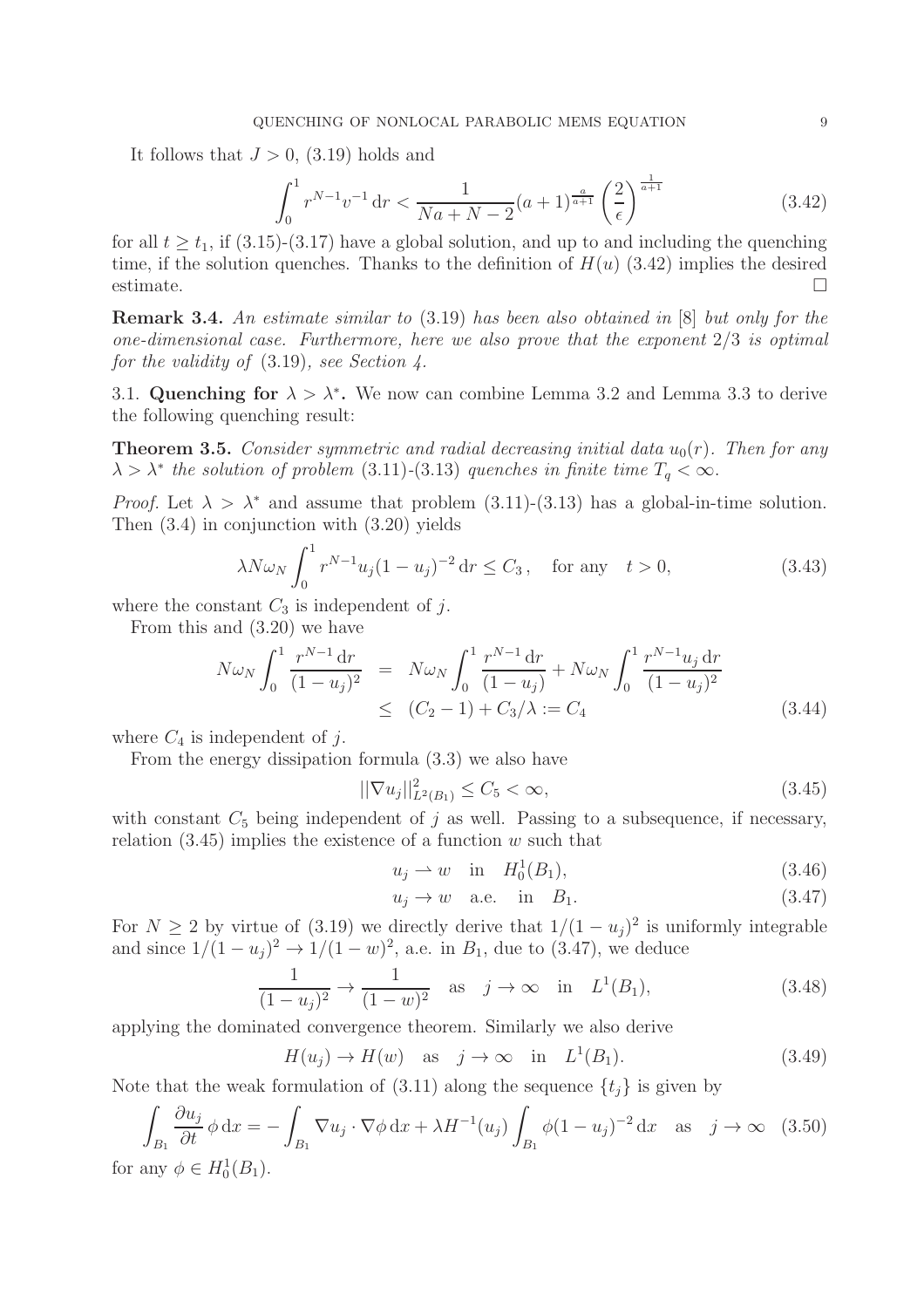Passing to the limit as  $j \to \infty$  in (3.50), and in conjunction with (3.9), (3.46), (3.48) and (3.49), we derive

$$
\Delta u_j + \frac{\lambda}{(1 - u_j)^2 \left(1 + \int_{\Omega} \frac{\mathrm{d}x}{1 - u_j}\right)^2} \to 0 \quad \text{in} \quad L^2(\Omega),
$$

which implies that  $w$  is an weak finite-energy solution of problem  $(2.1)$  corresponding to  $\lambda > \lambda^*$ , contradicting the result of Proposition 2.2.

On the other hand, for  $N = 1$  by using (3.9), (3.11), (3.14), (3.44) and (3.45) we deduce that  $(u_j)_x$  is bounded in  $W^{1,1}(-1,1)$  and thus, by virtue of Sobolev's inequality,

$$
(u_j)_x \quad \text{is bounded in} \quad L^\infty(-1,1) \tag{3.51}
$$

Furthermore

$$
[(1 - u_j)^{-1}]
$$
 is bounded in  $W^{1,1}(-1, 1)$ 

since

$$
[(1 - u_j)^{-1}]_x = \frac{(u_j)_x}{(1 - u_j)^2}
$$
 is bounded in  $L^1(-1, 1)$ ,

due to (3.44) and (3.51), and

$$
(1 - u_j)^{-1}
$$
 is bounded in  $L^1(-1, 1)$ ,

by virtue of (3.20).

Therefore Sobolev's inequality guarantees that

$$
[(1 - u_j)^{-1}] \text{ is bounded in } L^{\infty}(-1, 1)
$$

and thus

$$
[(1 - u_j)^{-2}] \quad \text{is bounded in} \quad L^{\infty}(-1, 1).
$$

Now by virtue of (3.47) we derive that

$$
(1 - u_j)^{-1} \to (1 - w)^{-1}
$$
 and  $(1 - u_j)^{-2} \to (1 - w)^{-2}$  as  $j \to \infty$  in  $L^{\infty}(-1, 1)$ .

Consequently,

$$
\Delta w + \frac{\lambda}{(1-w)^2 \left(1 + \int_{\Omega} \frac{\mathrm{d}x}{1-w}\right)^2} = 0 \quad \text{in} \quad L^2(\Omega),
$$

where the non-local term is bounded and hence elliptic regularity arguments entail that  $w$ classical steady solution, again contradicting Proposition 2.2.

Remark 3.6. *Theorem 3.5 improves the results of Theorems 4.1 in* [8] *and Theorem 5.2, 5.3 in* [13]*. Indeed, the earlier results have provided finite-time quenching only for large values of the parameter*  $\lambda$ , without giving a threshold for  $\lambda$  above which quenching occurs.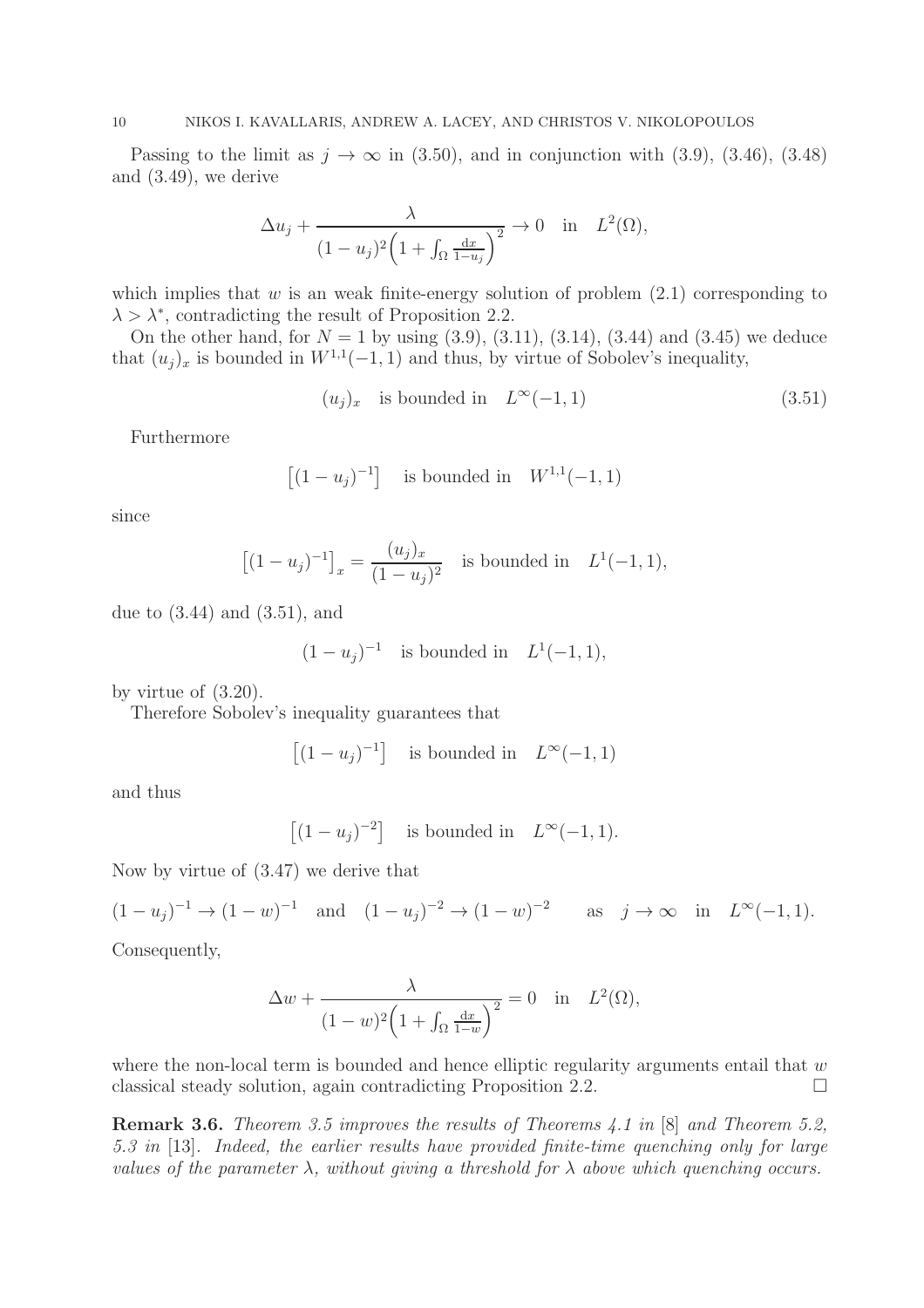3.2. Quenching for large initial data. To prove quenching for big initial data, i.e. for  $0 < u_0(x) < 1$  close to 1, we employ the widely used classical technique of Kaplan, [15]. The estimate is provided by Lemma 3.3, permitting us to treat the non-local problem  $(3.11)-(3.13)$  as a local one. In particular we have:

**Theorem 3.7.** For any  $\lambda > 0$  there exist symmetric initial data  $u_0$  satisfying the assump*tions of Theorem 3.5 that are close to* 1 *such that the solution* u *of* (3.11)*-*(3.13) *quenches in finite time*  $T_q < \infty$ .

*Proof.* Set  $\lambda_1 = \lambda_1(B_1) > 0$  the principal eigenvalue of the following problem

$$
-\Delta \phi = \lambda \phi, \ \ x \in B_1, \ \ \phi(x) = 0, \ \ x \in \partial B_1 \ ,
$$

with associated positive eigenfunction  $\phi_1(x)$  normalized so that

$$
\int_{B_1} \phi_1(x) \, \mathrm{d}x = 1.
$$

Let us assume that problem (3.11)-(3.13) has a global-in-time solution, i.e.  $T_{max} = \infty$  so that  $0 < u(x,t) < 1$  for any  $(x,t) \in B_1 \times (0, +\infty)$ .

Multiplying (3.11) by  $\phi_1$ , integrating over  $B_1$  and using Green's second identity, we obtain, via Lemma 3.3,

$$
\frac{dA}{dt} = -\lambda_1 A(t) + \frac{\lambda \int_{B_1} \phi_1 (1 - u)^{-2} dx}{H^2(u)}
$$
\n
$$
\geq -\lambda_1 A(t) + \frac{\lambda \int_{B_1} \phi_1 (1 - u)^{-2} dx}{C_2^2}
$$
\n(3.52)

where  $A(t) = \int_{B_1} u \phi_1 dx$ . Applying Jensen's inequality to (3.52),

$$
\frac{dA}{dt} \ge -\lambda_1 A(t) + \frac{\lambda}{C_2^2} (1 - A(t))^{-2} \quad \text{for any} \quad t > 0.
$$
 (3.53)

Choosing  $\gamma \in (0,1)$  so that

$$
\Psi(s) := \frac{\lambda}{C_2^2} (1 - s)^{-2} - \lambda_1 s > 0 \quad \text{ for all } s \in [\gamma, 1),
$$

then by choosing  $u_0$  close enough to 1 such that  $A(0) \geq \gamma$ , relation (3.52) yields

$$
\frac{\mathrm{d}A}{\mathrm{d}t} \ge \Psi(A(t)) > 0 \quad \text{for any} \quad t > 0,
$$

which then leads to

$$
t \le \int_{A(0)}^{A(t)} \frac{\mathrm{d}s}{\Psi(s)} \le \int_{A(0)}^1 \frac{\mathrm{d}s}{\Psi(s)} < \infty,
$$

contradicting the assumption  $T_{max} = \infty$ . This completes the proof of the theorem.  $\square$ 

## 4. Local Behaviour at Quenching

In this section we obtain some limited results about the manner of finite-time quenching, shown to take place in the previous section.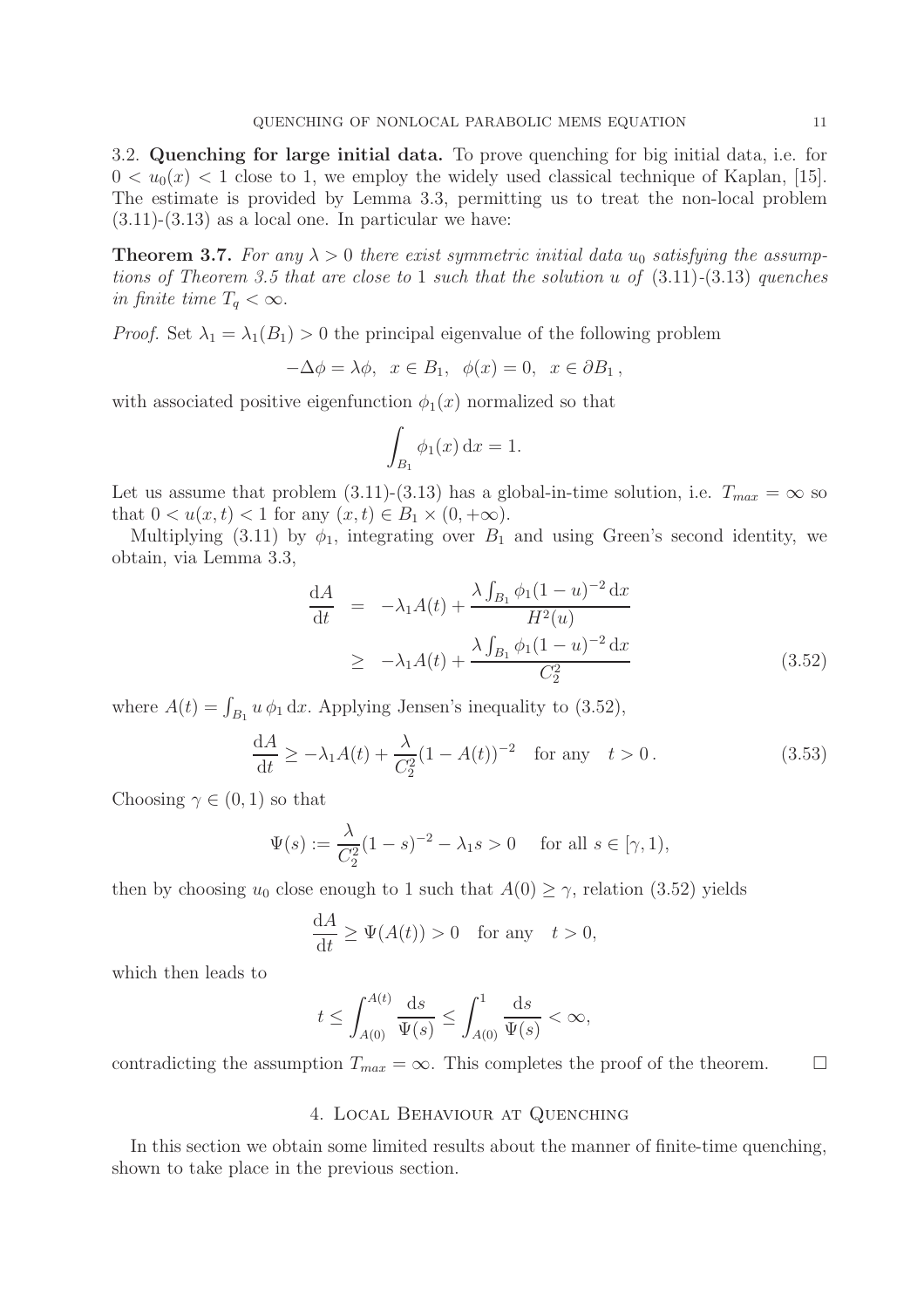4.1. Single-point quenching. Our main result is that for the class of problems under consideration, namely radially symmetric with monotonic decreasing initial data, quenching, when it occurs, takes place at a single point, the origin:

Theorem 4.1. *If we consider initial data as in Theorem 3.5 so that the solution of problem* (3.11)<sup>-</sup>(3.13) *quenches in finite time*  $T_q < \infty$ *, the quenching occurs only at the origin*  $r = 0$ .

*Proof.* The proof follows immediately from from  $(3.19)$ .

Due to the non-locality, obtaining the sharp profile of the standard (local) problem (cf. [4]) for (3.11)-(3.13) might be hard. However it can be rigorously shown that the exponent  $2/3$  in  $(3.19)$  is optimal, at least in the sense that  $(3.19)$  cannot be true for any exponent  $k < 2/3$ .

The optimality of the exponent 2/3 is a consequence of the following result.

**Proposition 4.2.** Let  $T_q$  be the quenching time of the solution u of  $(3.11)-(3.13)$  then

$$
\lim_{t \to T_q} ||(1 - u)^{-1}||_m = \infty \quad \text{for any} \quad m > \frac{3N}{2} > 1. \tag{4.1}
$$

*Proof.* First note  $\theta = (1 - u)^{-1}$  satisfies  $\theta_t - \Delta \theta \leq f(t) \theta^4 \leq \lambda \theta^4$  with  $\theta = 1$  on  $\partial \Omega$ . Next fix any  $\Lambda > 0$  and assume that  $||\theta(t_0)||_m \leq \Lambda$  for some  $m > 3N/2 > 1$  and  $t_0 \in (0, T_q)$ .

By virtue of [21, Theorem 15.2, Example 51.27], see also [1, Theorem 1] and [22, Theorem 1], we have that problem

$$
z_t - \Delta z = \lambda (1 + z)^4 \quad \text{in} \quad \Omega \times (t_0, T_q)
$$
  
\n
$$
z = 0 \quad \text{on} \quad \partial\Omega \times (t_0, T_q)
$$
  
\n
$$
z(x, t_0) = \theta(x, t_0) \quad x \in \Omega
$$

is well posed and in particular there exists  $\tau > 0$  such that

$$
||z(t_0 + s)||_{\infty} \le K s^{-N/2m}, \quad s \in (0, \tau],
$$
\n(4.2)

where K,  $\tau$  depend only on  $\Lambda, m, \Omega, \lambda$ . By comparison  $\theta$  exists and satisfies  $\theta \leq z + \lambda$ 1 on  $[t_0, t_0 + \tau]$ . Since  $\lim_{t\to T_q} ||\theta(t)||_{\infty} = \infty$  it follows that  $||\theta(t)||_{m} > \Lambda$  for all  $t \in$  $(\max(0, T_q - \tau), T_q)$  and thus (4.1).

**Remark 4.3.** It should be noted in the critical case  $m = m_c = 3N/2$  that the time  $\tau$  in (4.2) *depends on*  $\theta(t_0)$  *and not just on*  $\|\theta(t_0)\|_m$  *(see* [1] *and* [21, Remarks 15.4 and 16.2(iv)]*)*. *Therefore, in this case, it is no longer certain that*  $T_q < \infty$  *implies the finite-time blow-up of the norm*  $\|\theta(t_0)\|_m$ .

**Corollary 4.4.** *Relation* (3.19) *is not valid for any*  $k < 2/3$ .

*Proof.* First note that since  $T_q = T_{max} < \infty$  it is easily seen by the proof of Lemma 3.3 that (3.19) is valid up to  $T_{max}$ . Assume now that there is  $k_0 < 2/3$  such that

$$
1 - u(r, t) \ge C(k_0)r^{k_0}
$$
 for  $(r, t) \in (0, 1) \times (0, T_{max}]$ 

then

$$
\lim_{t \to T_{max}} ||(1-u)^{-1}||_m = \int_0^1 \frac{r^{N-1}}{(1-u(T_{max}))^m} dr \le C^{-1}(k_0) \int_0^1 r^{N-1-mk_0} dr < \infty
$$

for  $m > 3N/2$  close to  $3N/2$ , contradicting Proposition 4.2.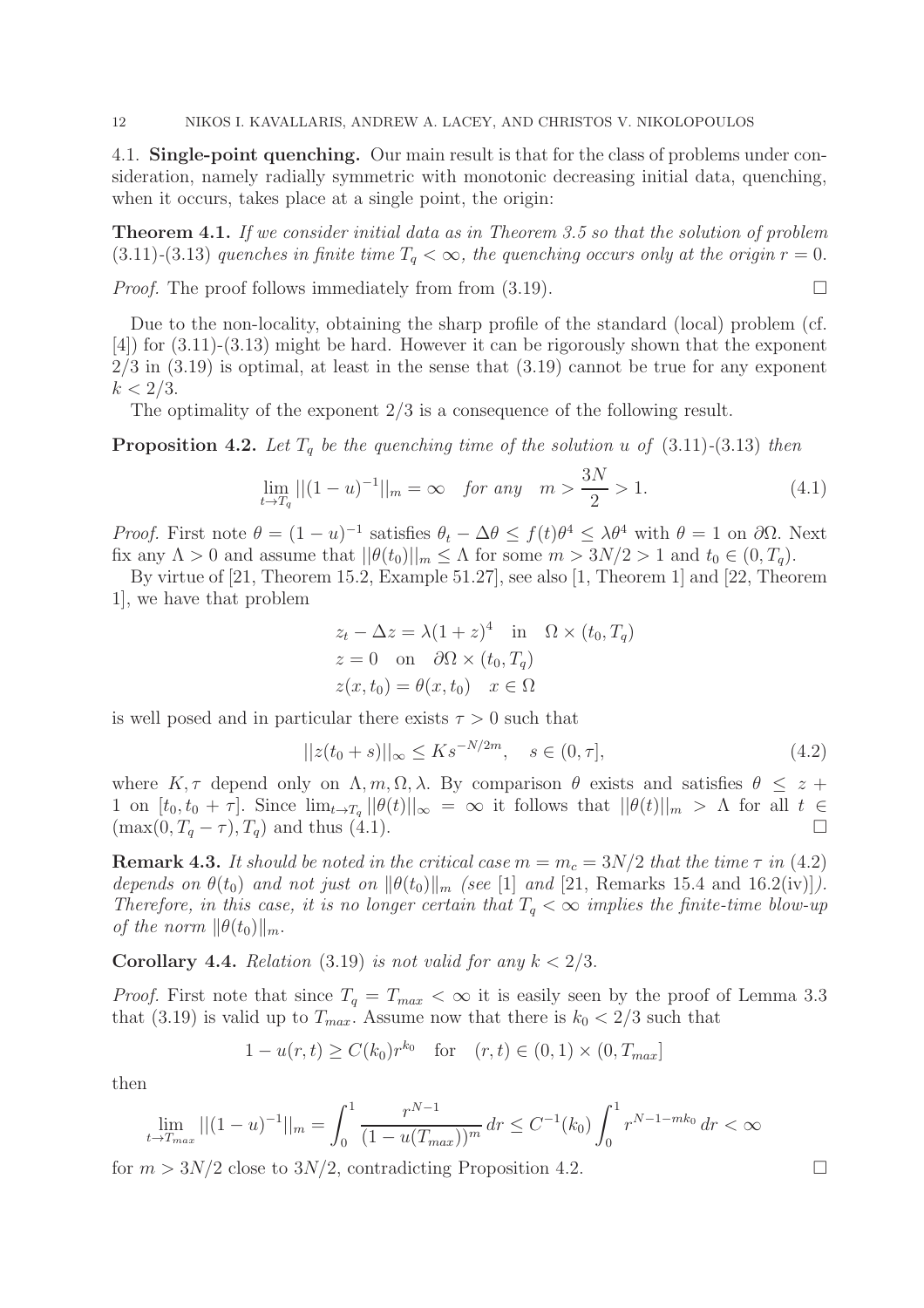4.2. Lower bound of quenching rate. We recall that considering radial decreasing initial data  $u_0$  then u inherits this property and hence

$$
M(t) := \max_{x \in \bar{B_1}} u(x, t) = u(0, t).
$$

The next result provides a lower estimate of the quenching rate:

Theorem 4.5. *The lower bound of the quenching rate of problem* (3.11)*-*(3.13) *is given by*

$$
M(t) \ge 1 - \widehat{C}(T_q - t)^{1/3} \quad \text{for} \quad 0 < t < T_q \,, \tag{4.3}
$$

where  $\hat{C}$  *is a positive constant independent of time t.* 

*Proof.* It can be easily checked that the function  $M(t)$  is Lipschitz continuous and hence, by Rademacher's theorem, is almost everywhere differentiable, see [5, 16]. Furthermore, since u is decreasing in r,  $\Delta_r u(0,t) \leq 0$  for all  $t \in (0,T_q)$ . Therefore, for any t where  $dM/dt$ exists, we have

$$
\frac{dM}{dt} \le \lambda \frac{(1 - M(t))^{-2}}{\left(1 + \int_{B_1} \frac{1}{1 - u} dx\right)^2} \le \lambda \frac{(1 - M(t))^{-2}}{\left(1 + N\omega_N\right)^2} \quad \text{for a.e.} \quad t \in (0, T_q),
$$

which yields

$$
\int_{M(t)}^1 (1-s)^2 ds \leq \lambda C (T_q - t),
$$

for  $C = 1/(1 + N\omega_N)^2$ , giving the desired estimate

$$
M(t) \ge 1 - \widehat{C}(T_q - t)^{1/3} \quad \text{for} \quad 0 < t < T_q \,,
$$

where  $\hat{C} = (3\lambda C)^{1/3}$ 

### 5. Numerical Results

We now carry out a brief numerical study of problem  $(1.1)-(1.3)$  for the one-dimensional case. Here the form of the problem is taken as

$$
u_{t} = u_{xx} + \frac{\lambda}{(1-u)^{2} \left(1 + \int_{0}^{1} \frac{1}{1-u} dx\right)^{2}}, \quad 0 < x < 1, \quad t > 0,
$$
  
\n
$$
u(0, t) = 0, \quad u(1, t) = 0,
$$
  
\n
$$
u(x, 0) = u_{0}(x).
$$
\n(5.1)

A moving mesh adaptive method, based on the techniques suggested in [4], is used. This captures the behaviour of the solution near a singularity. More specifically we take initially a partition of  $M + 1$  points in [0, 1],  $\xi_0 = 0$ ,  $\xi_0 + \delta \xi = \xi_1, \dots, \xi_M = 1$ . For the solution  $u = u(x, t)$ , we introduce a computational coordinate  $\xi$  in the interval [0, 1] and we consider the mesh points  $X_i$  to be the images of the points  $\xi_i$  (uniform mesh) under the map  $x(\xi, t)$ so that  $X_i(t) = x(i\delta\xi, t)$ . Given this transformation, we have, for the approximation of the solution  $u_i(t) \simeq u(X_i(t), t)$ , that  $\frac{du(X_i(t), t)}{dt} = u_t(X_i, t) + u_x \dot{X}_i$  or  $u_t =$ du  $\frac{d}{dt} - u_x x_t.$ 

The way that the map,  $x(\xi, t)$ , is determined is controlled by the monitor function  $\mathcal{M}(u)$ which, in a sense, follows the evolution of the singularity. This function is determined by the scale invariants of the problem, [2]. In our case, for the semilinear parabolic equation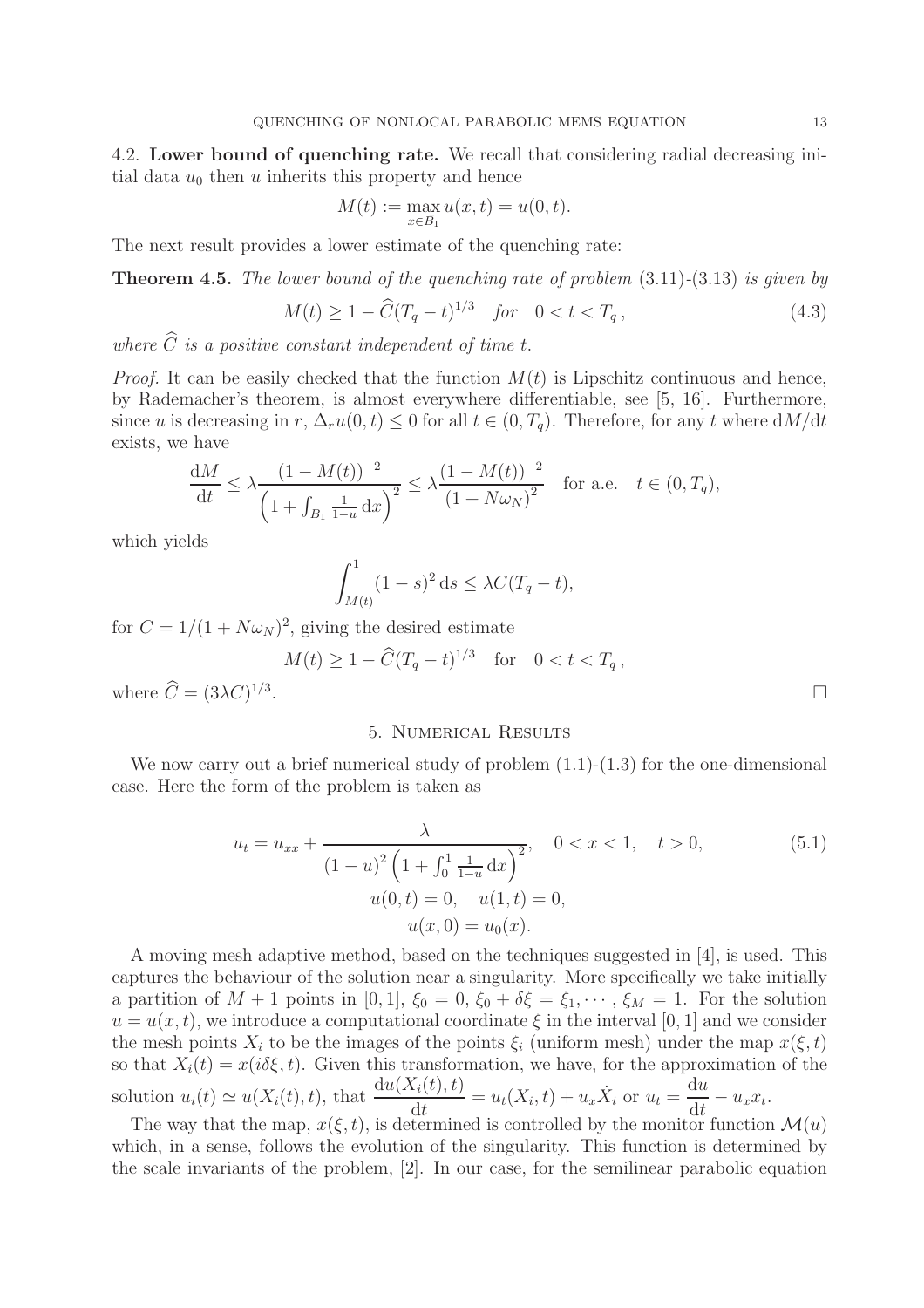of the form  $v_t = v_{xx} - \lambda/(v^2(1 + \int_0^1 v^{-2} dx)^2)$  for  $v = 1 - u$ , an appropriate monitor function should be  $\mathcal{M}(v) = |v|^{-2}$  in this case.

At the same time we need also a rescaling of time of the form  $\frac{du}{dt}$  $\det$ = du  $d\tau$  $d\tau$ dt for  $\frac{dt}{dt}$  $d\tau$  $= g(u),$ where  $g(u)$  is a function determining the way that the time scale changes as the solution approaches the singularity, and is given by  $g(u) = 1/||\mathcal{M}(u)||_{\infty}$  (again see [2]).

In addition the evolution of  $X_i(t)$  is given by a moving mesh PDE which has the form  $-x_{\tau\xi\xi} = \varepsilon^{-1} g(u) \left(\mathcal{M}(u)x_{\xi}\right)_{\xi}$ . Here  $\varepsilon$  is a small parameter accounting for the relaxation time scale.

Thus finally we obtain a system of ODE's for  $X_i$  and  $u_i$  and the ODE system takes the form

$$
\frac{dt}{d\tau} = g(u),
$$
\n
$$
u_{\tau} - x_{\tau}u_{x} = g(u)\left(u_{xx} + \frac{\lambda}{(1-u)^{2}\left(1 + \int_{0}^{1} \frac{1}{1-u}dx\right)^{2}}\right),
$$
\n
$$
-x_{\tau\xi\xi} = \frac{g(u)}{\varepsilon} \left(\mathcal{M}(u)x_{\xi}\right)_{\xi}.
$$

We may apply now a discretization in space and we have

$$
u_x(X_i, \tau) \simeq \delta_x u_i(\tau) := \frac{u_{i+1}(\tau) - u_{i-1}(\tau)}{X_{i+1}(\tau) - X_{i-1}(\tau)},
$$
  
\n
$$
u_{xx}(X_i, \tau) \simeq \delta_x^2 u_i(\tau) := \left(\frac{u_{i+1}(\tau) - u_i(\tau)}{X_{i+1}(\tau) - X_i(\tau)} - \frac{u_i(\tau) - u_{i-1}(\tau)}{X_i(\tau) - X_{i-1}(\tau)}\right) \frac{2}{X_{i+1}(\tau) - X_{i-1}(\tau)},
$$
  
\n
$$
x_{\xi\xi}(\xi_i, \tau) \simeq \delta_\xi^2 x_i(\tau) := \frac{X_{i+1}(\tau) - 2X_i(\tau) + X_{i-1}(\tau)}{\delta \xi^2},
$$
  
\n
$$
(\mathcal{M}(u)x_{\xi})_{\xi} \simeq \delta_{\xi}(\mathcal{M}\delta_{\xi}x) := \left(\frac{\mathcal{M}_{i+1} - \mathcal{M}_{i}}{2} \frac{x_{i+1} - x_{i}}{\delta \xi} - \frac{\mathcal{M}_{i} - \mathcal{M}_{i-1}}{2} \frac{x_{i} - x_{i-1}}{\delta \xi}\right) \frac{1}{\delta \xi}.
$$

Therefore the resulting ODE system to be solved, for

$$
y = (t(\tau), u_1(\tau), u_2(\tau), \dots u_M(\tau), X_1(\tau), X_2(\tau), \dots X_M(\tau)),
$$
  
=  $(t(\tau), \mathbf{u}, \mathbf{X}), \qquad \mathbf{u}, \mathbf{X} \in \mathbb{R}^M,$ 

will have the form

$$
A(\tau, y)\frac{\mathrm{d}y}{\mathrm{d}\tau} = b(\tau, y),
$$

where the matrix  $A \in \mathbb{R}^{2n+1}$  has the block form

$$
A = \begin{bmatrix} 1 & 0 & 0 \\ 0 & I & -\delta_x u \\ 0 & 0 & -\delta_{\xi}^2 \end{bmatrix}, \quad y = \begin{bmatrix} t(\tau) \\ \mathbf{u} \\ \mathbf{X} \end{bmatrix}, \quad b = g(u) \begin{bmatrix} 1 \\ \delta_x^2 \mathbf{u} + \lambda \frac{1}{(1-\mathbf{u})^2 (1+\mathcal{I}(u))^2} \\ \delta_{\xi} (\mathcal{M} \delta x_{\xi}) \end{bmatrix}.
$$

where  $\mathcal{I}(u)$  is an approximation of the integral  $\int_0^1$  $\frac{1}{1-u}$  dx, using, for example, Simpson's rule.

For the solution of the above system a standard ODE solver, such as the matlab function "ode15i", can be used.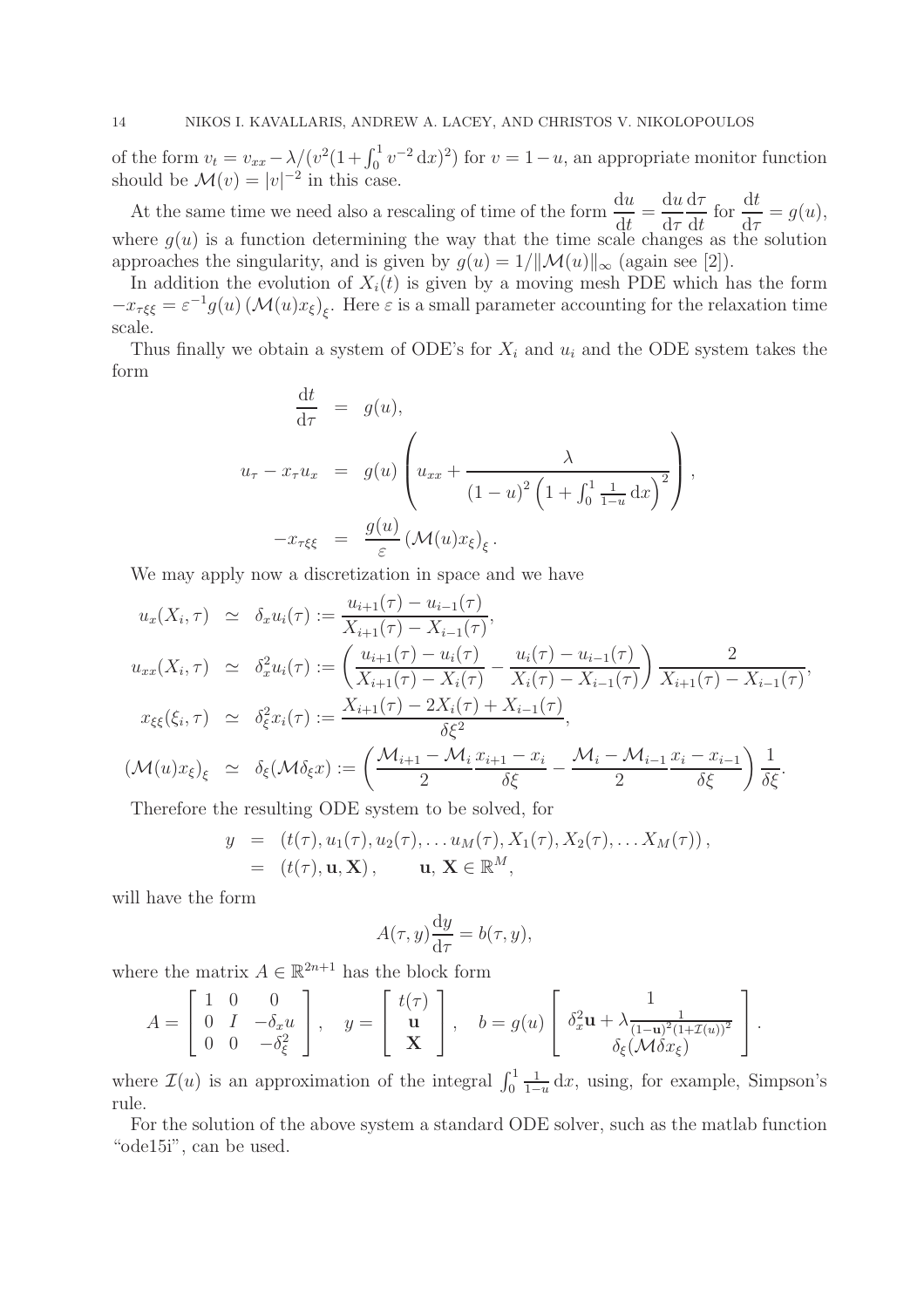We first plot, in Figure 1, the solution for  $\lambda > \lambda^* = 8.533$ , [18], to give quenching. The initial data are taken to be zero in this case; we use  $M = 141$ . In can be observed that the solutions flattens for a time (this will be while it lies close to the steady state corresponding to  $\lambda = \lambda^*$ ).



FIGURE 1. *The numerical solution of problem (5.1) with*  $u_0 \equiv 0$ , for  $\lambda = 8.6$ and taking  $M = 141$ .

Using now  $\lambda = 10$ , we can see the evolution of the solution profile against space for various times in Figure 2. Again we take  $u_0 \equiv 0$  and use  $M = 141$ .



Figure 2. *Profile of the numerical solution of problem (5.1) against* x *for*  $\lambda = 10$  *and*  $u_0 \equiv 0$ *, taking*  $M = 141$ *.* 

Regarding the behaviour of the solution near quenching with respect to time, our numerical simulations indicate that we get an approximate  $t^{1/3}$  dependence. More precisely near the quenching time  $T = T_q$ ,  $\ln \left( 1 - u \right) \frac{1}{2}$  $(\frac{1}{2}, t)$   $\propto$  ln  $(T - t)$  with constant of proportionality 1  $\frac{1}{3}$ . This is demonstrated in Figure 3. For the local spatial dependence, a plot of  $\ln u(x,T)$ against ln( $x-\frac{1}{2}$  $\frac{1}{2}$ ), in Figure 4, shows that  $u(x,T)$  behaves approximately like  $\sim C(x-\frac{1}{2})$  $\frac{1}{2}$ ) $\frac{2}{3}$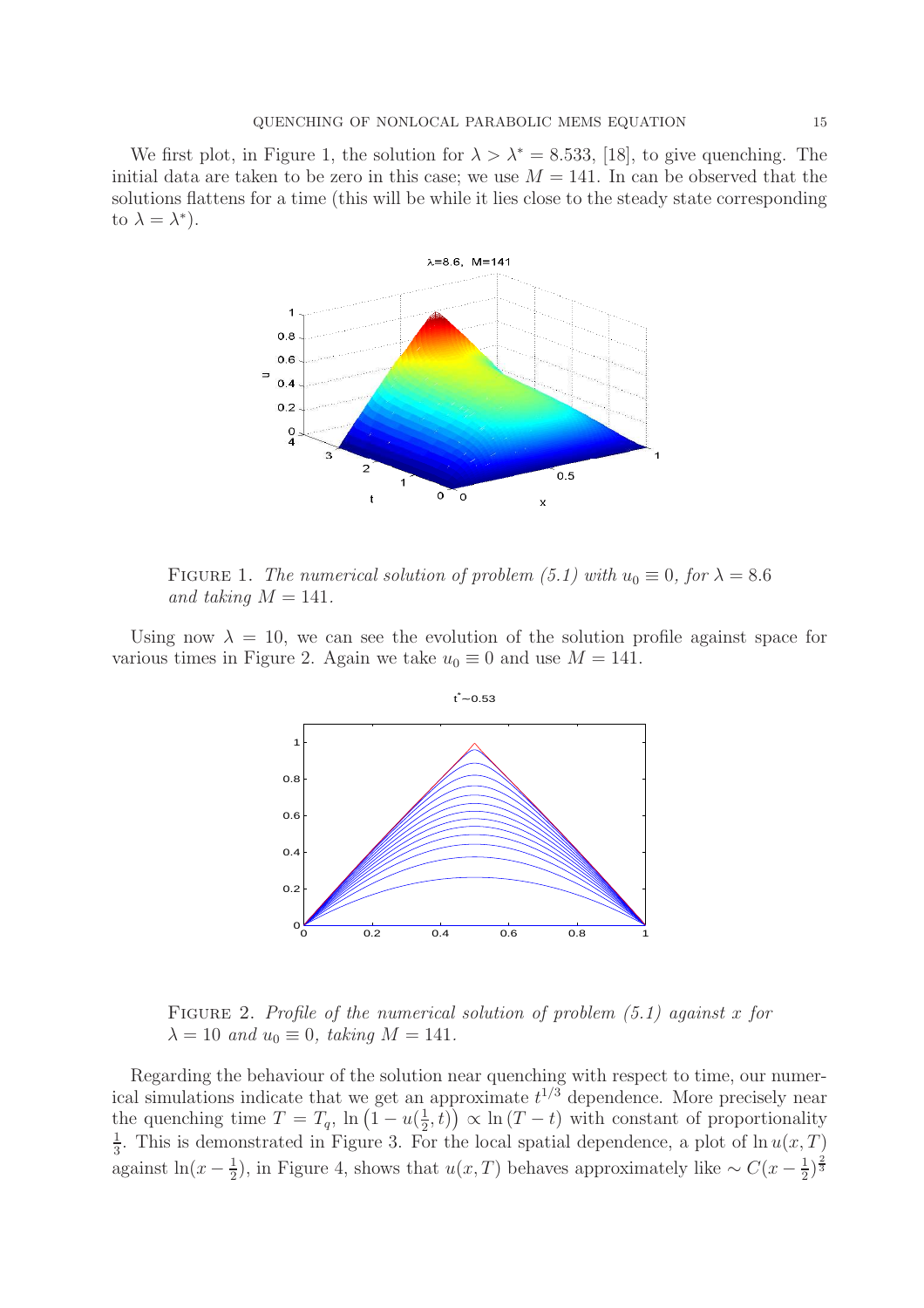near quenching. These numerical results agree both with the bound of Theorem 4.5 and the asymptotic results on quenching of [4, 8, 10, 11]. (Note that a more accurate local asymptotic form of the quenching profile is expected to be, [4],  $u \sim C(x - \frac{1}{2})$  $\frac{1}{2}$ ) $\frac{2}{3}$ | ln(x –  $\frac{1}{2}$  $\frac{1}{2}$ |)|<sup>- $\frac{1}{3}$ </sup>. Note also that the local quenching behaviour of our non-local problem is expected to be like that of the standard problem, (1.4), because of the boundedness of the integral in the non-local term, Lemma 3.3.)



FIGURE 3. *Plot of*  $y = \ln(1 - u(\frac{1}{2}))$  $(\frac{1}{2}, t)$ ) (red curve) against  $\ln(T - t)$  for  $\lambda = 10$ . The straight line (blue) has slope  $\frac{1}{3}$  and indicates good agreement *between*  $1 - u(\frac{1}{2})$  $(\frac{1}{2}, t)$  *and const.*× $(T - t)^{\frac{1}{3}}$ *.* 



FIGURE 4. *Plot of* ln(1-u(x, T)) *(solid curve)* against ln(x- $\frac{1}{2}$  $(\frac{1}{2})$ *, for*  $\lambda = 10$ *. The blue dashed line has slope* 2/3*.*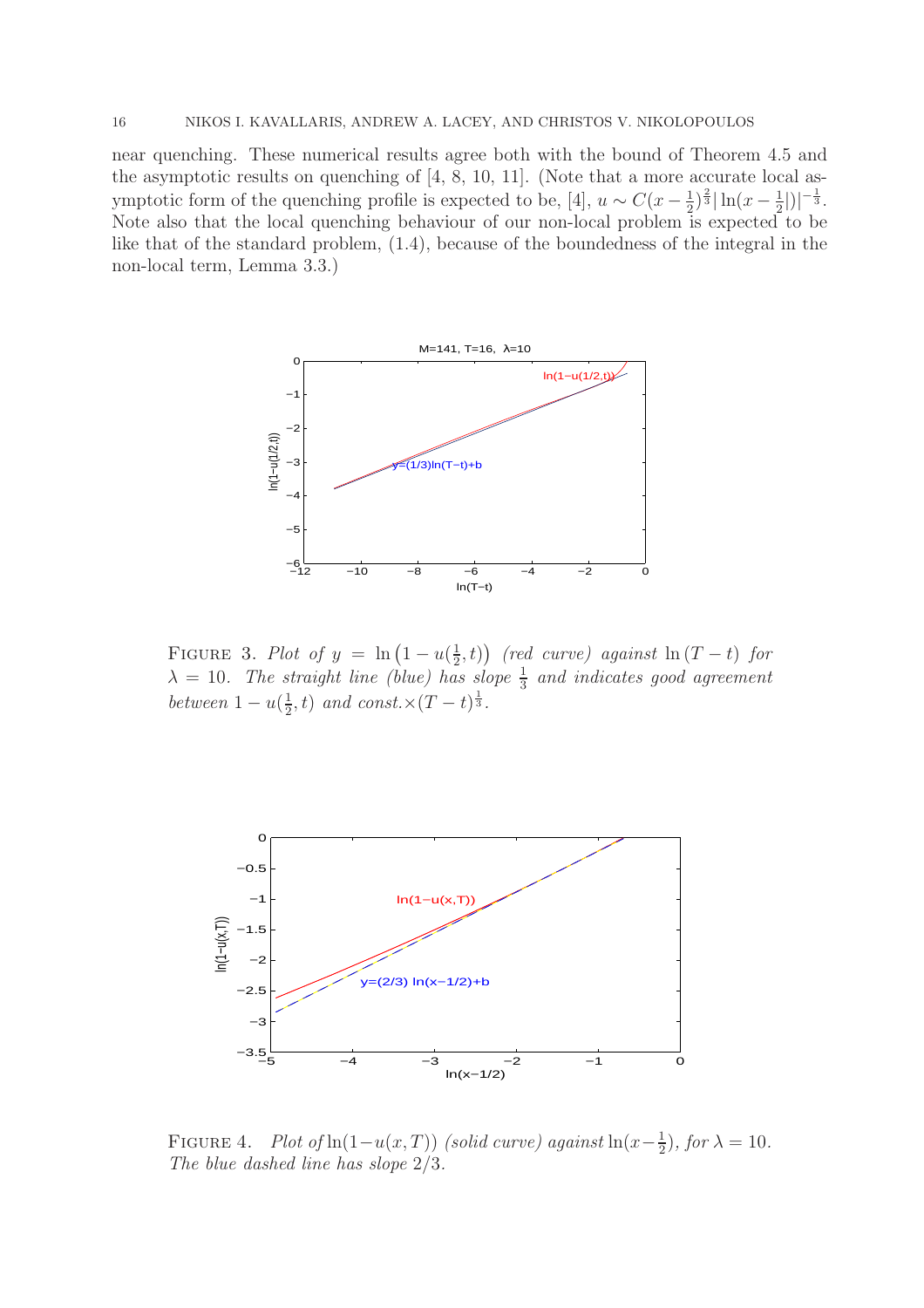We look briefly at the radial symmetric problem in two dimensions,

$$
u_t = u_{rr} + \frac{1}{r}u_r + \frac{\lambda}{(1-u)^2 \left(1 + 4\pi \int_0^1 \frac{r}{1-u} dr\right)^2}, \quad 0 < r < 1, \quad t > 0,
$$
  

$$
u_r(0, t) = 0, \quad u(1, t) = 0,
$$
  

$$
u(r, 0) = u_0(r), \qquad (5.2)
$$

taking, for a change,  $\alpha = 2$ .

We plot the solution for  $\lambda = 71$  in Figure 5. Figure 6 shows the profile of the solution for various times. We again take  $u_0 \equiv 0$  and use  $M = 141$ . We see that the behaviour is very similar to the one-dimensional problem. Temporary flattening can again be observed.



FIGURE 5. *The numerical solution of problem (5.2), for*  $\lambda = 71$  *with*  $u_0 \equiv 0$ *using*  $M = 141$ *.* 



Figure 6. *Profiles for various times of the numerical solution of problem (5.2), for*  $\lambda = 71$  *with*  $u_0 \equiv 0$  *using*  $M = 141$ *.*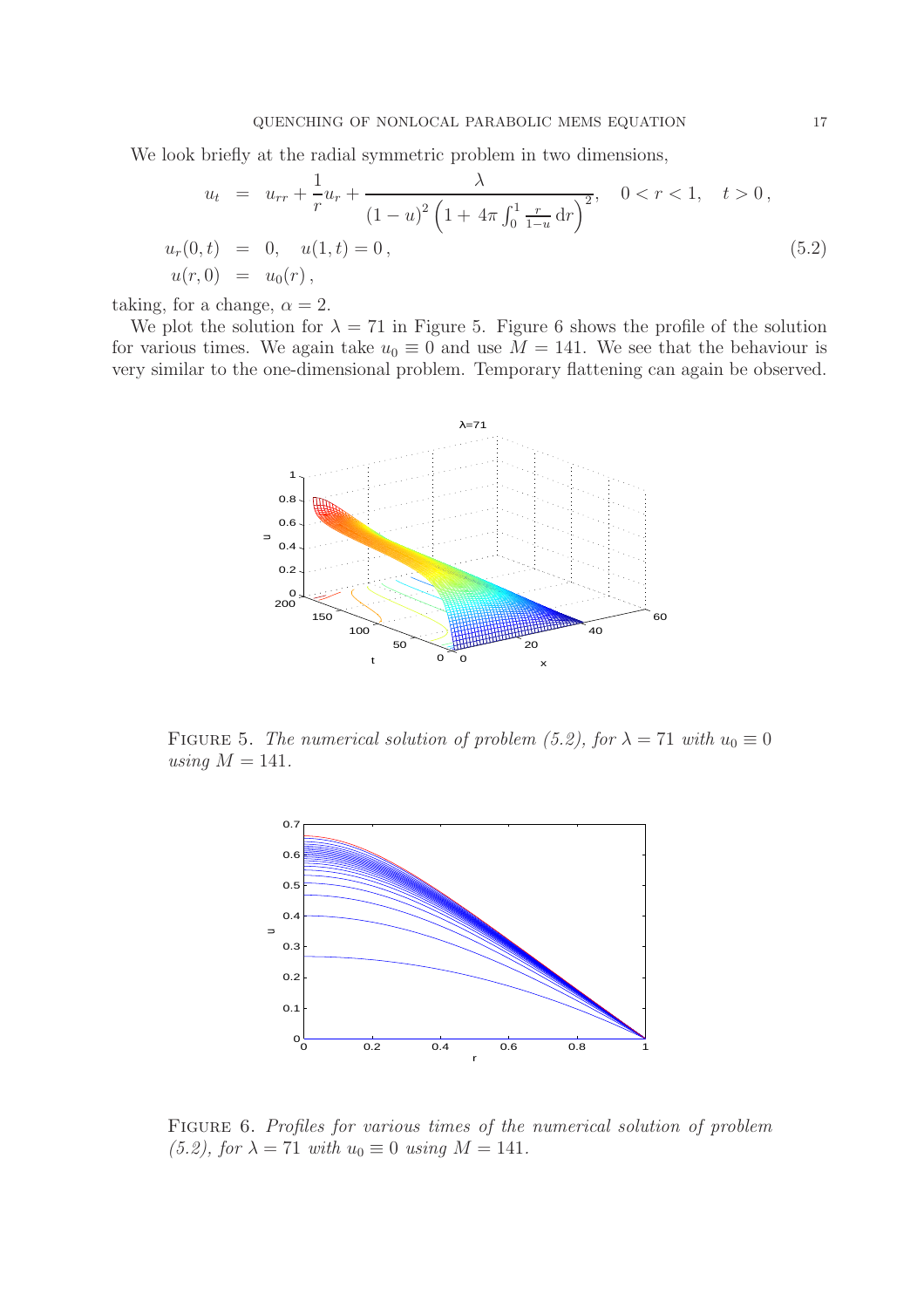#### 6. Discussion

Our results clearly easily extend to other problems of a similar form. For example, the analysis holds with  $F(r, t)$ , the right-hand side in (3.11), again given by  $F(r, t)$  $\lambda k(t)(1-u(r,t))^{-2}$  now with  $k(t) = \mathcal{F}(\int_{\Omega}(1-u)^{-1} dx)$  and  $\mathcal{F}(s)$  positive and satisfying  $\mathcal{F}(s) \gg s^{-(a+1)}$  as  $s \to \infty$  for some  $a \in (1,2)$ . Other non-linear functions of u multiplying  $k(t)$  are also possible.

Local behaviour which has been established for the "standard" problem should be expected to carry over to these non-local problems on account of the boundedness of  $\int_{\Omega} (1 (u)^{-1} dx$ .

We also expect the results to hold for non-monotone initial data in the unit ball and for asymmetric problems in more general domains Ω.

Acknowledgement. The authors would like to thank the anonymous referee for their stimulating comments. In particular, their suggestions and recommendations regarding Theorem 3.5, Proposition 4.2 and Corollary 4.4 significantly improved the paper.

#### **REFERENCES**

- [1] H. Brezis and T. Cazenave, A nonlinear heat equation with singular initial data, J. Anal. Math. 68 (1996), 277–304.
- [2] C. J. Budd, J. F. Williams, How to adaptively resolve evolutionary singularities in differential equations with symmetry, J. Eng. Math. 66 (2010) 217–236.
- [3] P. Esposito, N. Ghoussoub, Y. Guo, Mathematical analysis of partial differential equations modeling electrostatic MEMS, Courant Lecture Notes in Mathematics, 20. Courant Institute of Mathematical Sciences, New York; American Mathematical Society, Providence, RI, 2010.
- [4] S. Filippas, J.S. Guo, Quenching profiles for one-dimensional semilinear heat equations, Quart. Appl. Math. 51 (1993) 713–729.
- [5] A. Friedman, B. McLeod, Blow-up of positive solutions of semilinear heat equations, Indiana Univ. Math. J. 34 (1985) 425–447.
- [6] G. Flores, G. Mercado, J.A. Pelesko, N. Smyth, Analysis of the dynamics and touchdown in a model of electrostatic MEMS, SIAM J. Appl. Math. 67 (2007) 434–446.
- [7] N. Ghoussoub, Y. Guo, On the partial differential equations of electrostatic MEMS devices II: dynamic case, Nonlinear Diff. Eqns. Appl. 15 (2008) 115–145.
- [8] J.-S. Guo, B. Hu, C.-J. Wang, A nonlocal quenching problem arising in micro-electro mechanical systems, Quart. Appl. Math. 67 (2009) 725–734.
- [9] J.-S. Guo, N.I. Kavallaris, On a nonlocal parabolic problem arising in electromechanical MEMS control, Disc. Cont. Dynam. Systems 32 (2012) 1723–1746.
- [10] Y. Guo, On the partial differential equations of electrostatic MEMS devices III: refined touchdown behavior, J. Diff. Eqns. 244 (2008) 2277–2309.
- [11] Y. Guo, Z. Pan, M.J. Ward, Touchdown and pull-in voltage behavior of a MEMS device with varying dielectric properties, SIAM J.Appl. Math. 166 (2006) 309–338.
- [12] B. Hu & H-M. Yin, Semilinear parabolic equations with prescribed energy, Rend. Circ. Mat. Palermo 44(3) (1995) 479–505.
- [13] K-M. Hui, The existence and dynamic properties of a parabolic nonlocal MEMS equation, Nonlinear Analysis: Theory, Methods & Applications 74 (2011) 298–316.
- [14] D.D. Joseph, T.S. Lundgren, Quasilinear Dirichlet problems driven by positive sources, Arch. Rat. Mech. Anal. 49 (1973) 241–269.
- [15] S. Kaplan, On the growth of solutions of quasilinear parabolic equations, Comm. Pure Appl. Maths. 16 (1963) 327–330.
- [16] N.I. Kavallaris, T. Nadzieja, On the blow-up of the non-local thermistor problem, Proc. Edin. Math. Soc. 50 (2007) 389–409.
- [17] N.I. Kavallaris, T. Miyasita, T. Suzuki, Touchdown and related problems in electrostatic MEMS device equation, Nonlinear Diff. Eqns. Appl. 15 (2008) 363–385.